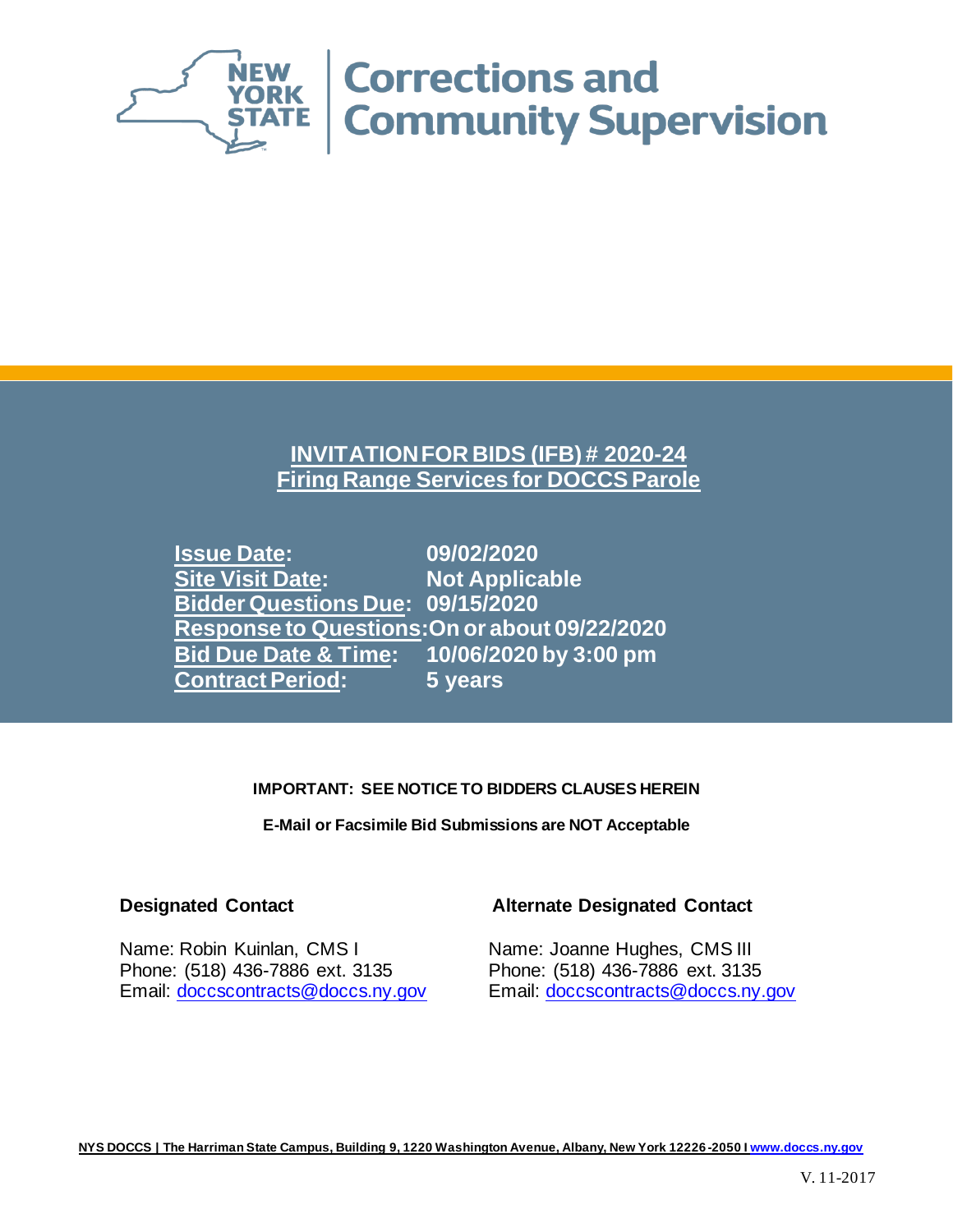### **BID SIGNATURE PAGE**

**The bid must be fully and properly executed by an authorized person**. **By signing you certify your express authority to sign on behalf of yourself, your company, or other entity and full knowledge and acceptance of this INVITATION FOR BIDS, Appendix A (Standard Clauses For New York State Contracts), Appendix B (General Specifications), and State Finance Law §139-j and §139-k (Procurement Lobbying), and that all information provided is complete, true and accurate. By signing, bidder affirms that it understands and agrees to comply with DOCCS procedures relative to permissible contacts as required by State Finance Law §139-j(3) and §139-j(6)(b). Bidders are requested to retain Appendix A and Appendix B for future reference.**

Procurement Lobbying information may be accessed at: <https://ogs.ny.gov/acpl/>

| Legal Business Name of Company Bidding:                                                                                                                                                                                                                                                                                                                                                                                                                                                                                                         |                                                                               |                                                                                             | NYS Vendor Identification Number:<br>(see NYS vendor file registration clause    |     |  |        |
|-------------------------------------------------------------------------------------------------------------------------------------------------------------------------------------------------------------------------------------------------------------------------------------------------------------------------------------------------------------------------------------------------------------------------------------------------------------------------------------------------------------------------------------------------|-------------------------------------------------------------------------------|---------------------------------------------------------------------------------------------|----------------------------------------------------------------------------------|-----|--|--------|
| D/B/A – Doing Business As (if applicable):                                                                                                                                                                                                                                                                                                                                                                                                                                                                                                      |                                                                               |                                                                                             | <b>Federal Tax Identification Number:</b><br>(Do Not Use Social Security Number) |     |  |        |
| <b>Street</b>                                                                                                                                                                                                                                                                                                                                                                                                                                                                                                                                   | City                                                                          |                                                                                             | <b>State</b>                                                                     | Zip |  | County |
|                                                                                                                                                                                                                                                                                                                                                                                                                                                                                                                                                 | If applicable, place an "x" in the appropriate box(es) (check all that apply) |                                                                                             |                                                                                  |     |  |        |
| $\Box$ NYS Small Business<br>$\Box$ NYS Certified Woman-<br>$\Box$ NYS Certified Minority-<br><b>Owned Business</b><br><b>Owned Business</b><br>Enterprise (MBE)<br>Enterprise (WBE)<br># Employees ______                                                                                                                                                                                                                                                                                                                                      |                                                                               | $\Box$ NYS Certified Service<br><b>Disabled Veteran</b><br><b>Owned Business</b><br>(SDVOB) |                                                                                  |     |  |        |
| Vendor Responsibility Questionnaire Filed Online: Yes<br>Vendor Responsibility Questionnaire Filed Online: Ves <sub>10</sub><br>If Yes, has Bidder certified or recertified the Vendor Responsibility Questionnaire no more than six (6) months prior to the<br>bid opening date? _____ Yes____ No<br>Do you understand and is your firm capable of meeting the insurance requirements to enter into a contract with New York<br>State?<br>—— Yes —— No<br>Does your bid proposal meet all the requirements of this solicitation?___Yes ____ No |                                                                               |                                                                                             |                                                                                  |     |  |        |
| If you are not bidding, place an "x" in the box and return this page only.<br>$\square$ WE ARE NOT BIDDING AT THIS TIME BECAUSE:                                                                                                                                                                                                                                                                                                                                                                                                                |                                                                               |                                                                                             |                                                                                  |     |  |        |
| Phone:                                                                                                                                                                                                                                                                                                                                                                                                                                                                                                                                          | Toll Free Phone:                                                              |                                                                                             |                                                                                  |     |  |        |
| Email Address:                                                                                                                                                                                                                                                                                                                                                                                                                                                                                                                                  |                                                                               | Company Web Site:                                                                           |                                                                                  |     |  |        |
| Bidder's Signature:                                                                                                                                                                                                                                                                                                                                                                                                                                                                                                                             | Printed or Typed Name:                                                        |                                                                                             |                                                                                  |     |  |        |
| Title:<br>Date:                                                                                                                                                                                                                                                                                                                                                                                                                                                                                                                                 |                                                                               |                                                                                             |                                                                                  |     |  |        |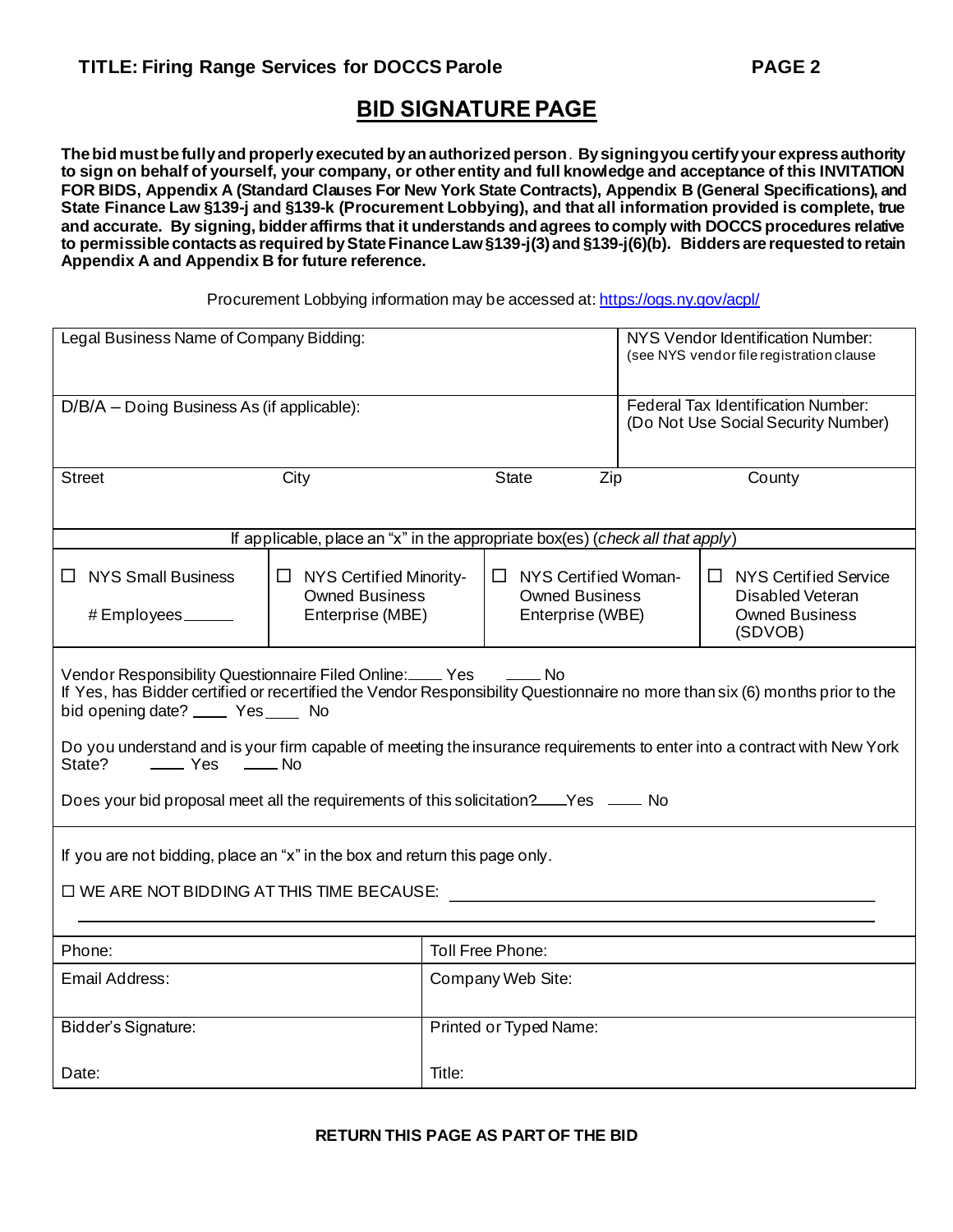### **INDIVIDUAL, CORPORATION, PARTNERSHIP, OR LLC ACKNOWLEDGMENT**

|        | <b>STATE OF</b>                                                                                                                                                                                                                                                                                                                                                                                                                                                                                                                                                                                                                                                                                                                                                                                             |
|--------|-------------------------------------------------------------------------------------------------------------------------------------------------------------------------------------------------------------------------------------------------------------------------------------------------------------------------------------------------------------------------------------------------------------------------------------------------------------------------------------------------------------------------------------------------------------------------------------------------------------------------------------------------------------------------------------------------------------------------------------------------------------------------------------------------------------|
|        | SS.<br><b>COUNTY OF</b>                                                                                                                                                                                                                                                                                                                                                                                                                                                                                                                                                                                                                                                                                                                                                                                     |
|        | On the _____ day of _______________________ in the year 20 ___, before me personally appeared                                                                                                                                                                                                                                                                                                                                                                                                                                                                                                                                                                                                                                                                                                               |
|        |                                                                                                                                                                                                                                                                                                                                                                                                                                                                                                                                                                                                                                                                                                                                                                                                             |
|        | instrument, who, being duly sworn by me did depose and say that _he resides at                                                                                                                                                                                                                                                                                                                                                                                                                                                                                                                                                                                                                                                                                                                              |
|        |                                                                                                                                                                                                                                                                                                                                                                                                                                                                                                                                                                                                                                                                                                                                                                                                             |
|        |                                                                                                                                                                                                                                                                                                                                                                                                                                                                                                                                                                                                                                                                                                                                                                                                             |
|        | [Check One]                                                                                                                                                                                                                                                                                                                                                                                                                                                                                                                                                                                                                                                                                                                                                                                                 |
| ⊔      | If an individual): he executed the foregoing instrument in his/her name and on his/her own behalf.                                                                                                                                                                                                                                                                                                                                                                                                                                                                                                                                                                                                                                                                                                          |
|        |                                                                                                                                                                                                                                                                                                                                                                                                                                                                                                                                                                                                                                                                                                                                                                                                             |
|        | example and in said instrument; that, by authority of<br>the Board of Directors of said corporation, _he is authorized to execute the foregoing instrument on behalf of<br>the corporation for purposes set forth therein; and that, pursuant to that authority, he executed the foregoing<br>instrument in the name of and on behalf of said corporation as the act and deed of said corporation.                                                                                                                                                                                                                                                                                                                                                                                                          |
| ⊔      |                                                                                                                                                                                                                                                                                                                                                                                                                                                                                                                                                                                                                                                                                                                                                                                                             |
| $\Box$ | the partnership described in said instrument; that, by the terms of<br>said partnership, he is authorized to execute the foregoing instrument on behalf of the partnership for<br>purposes set forth therein; and that, pursuant to that authority, _he executed the foregoing instrument in the<br>name of and on behalf of said partnership as the act and deed of said partnership.<br>LLC, the limited liability company described in said instrument; that _he is authorized to execute the foregoing<br>instrument on behalf of the limited liability company for purposes set forth therein; and that, pursuant to that<br>authority, _he executed the foregoing instrument in the name of and on behalf of said limited liability company<br>as the act and deed of said limited liability company. |

**Notary Public Registration No.**

 $\mathcal{L}_\text{max}$  and  $\mathcal{L}_\text{max}$  and  $\mathcal{L}_\text{max}$  and  $\mathcal{L}_\text{max}$  and  $\mathcal{L}_\text{max}$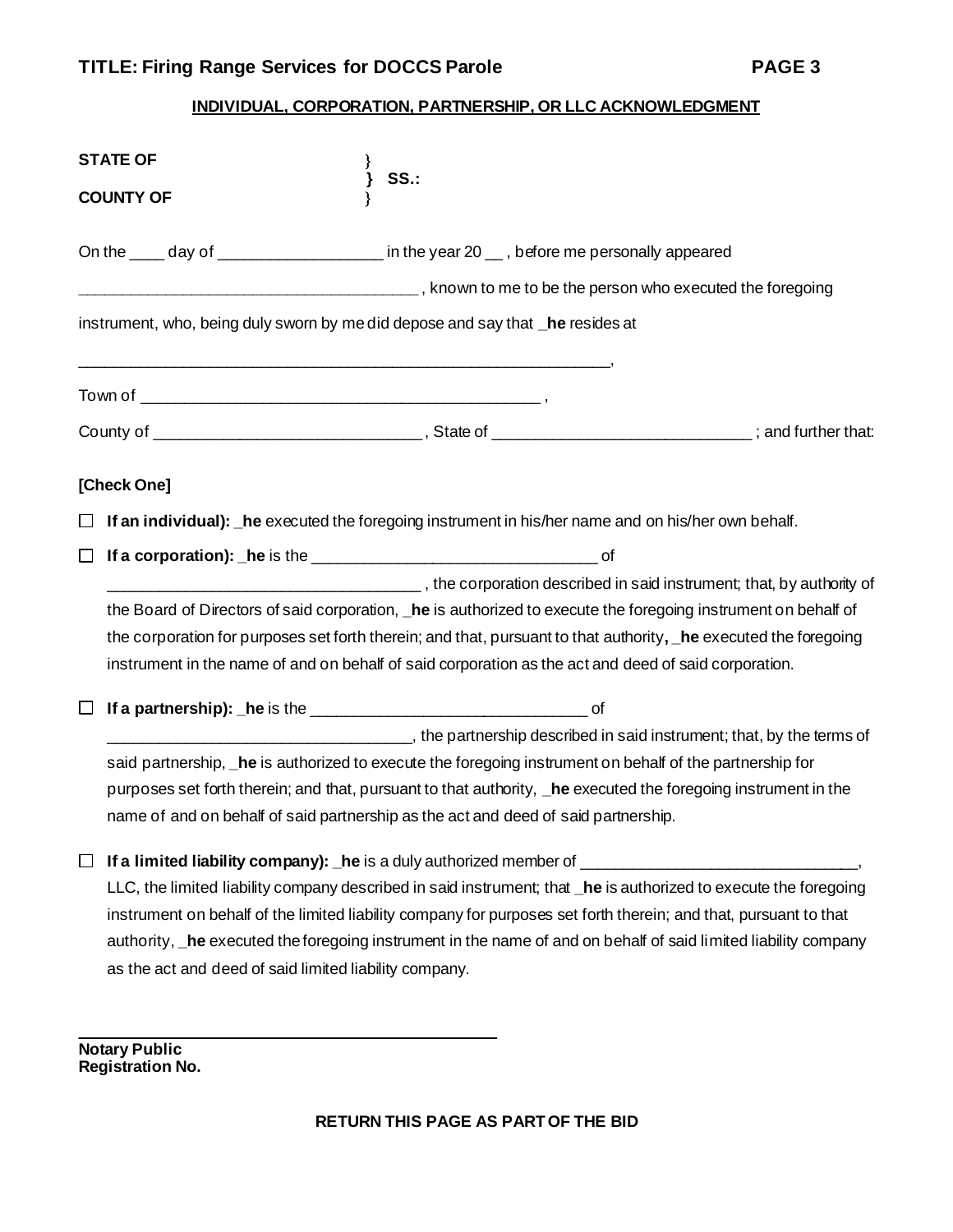### **CHECKLIST FOR IFB #2020-24**

**All bidders must complete the checklist presented below and submit the following forms listed in the checklist as required for each bid submission.**

| <b>SUBMISSION DOCUMENTS PACKAGE (SIGNATURES REQUIRED)</b> |  |
|-----------------------------------------------------------|--|
|                                                           |  |

| П                        | <b>This Checklist</b>                                                                                                                         |
|--------------------------|-----------------------------------------------------------------------------------------------------------------------------------------------|
| $\Box$                   | Completed Bid Signature Page (pages 2-3)                                                                                                      |
|                          | $\Box$ Bidder's Federal Tax Identification Number                                                                                             |
|                          | $\Box$ NYS Vendor Identification Number                                                                                                       |
|                          | $\Box$ Bidder's Signature                                                                                                                     |
|                          | $\Box$ Individual, Corporation, Partnership, or LLC Acknowledgement <i>(must be notarized)</i>                                                |
| $\Box$                   | MWBE / EEO / SDVOB Forms as applicable (see pages 8-11)                                                                                       |
|                          | Forms available at: http://www.doccs.ny.gov/RFPs/rfps.html                                                                                    |
| □                        | Vendor Responsibility Questionnaire - Check one of the following:                                                                             |
|                          | $\Box$ Paper Submission                                                                                                                       |
|                          | OR<br>$\Box$ Electronic Filing - Certified Date:<br>(Must be certified within the last 6 months)                                              |
| П                        | Certificate of Insurance                                                                                                                      |
| П                        | Proof of Compliance with Workers' Compensation Coverage Requirements                                                                          |
| П                        | Proof of Compliance with Disability Benefits Coverage Requirements                                                                            |
|                          | (Note: If the above 3 items are not submitted with bid, a tentative awardee shall provide<br>this documentation upon notification from DOCCS) |
| $\overline{\phantom{a}}$ | Bid Price Page (page 21)                                                                                                                      |
| П                        | Notes to Bidders and Questions (pages 22-25)                                                                                                  |
| $\Box$                   | Procurement Lobbying Certification (page 26)                                                                                                  |
| $\Box$                   | NYS Required Certifications: EO 177 & State Finance Law § 139-I (page 27)                                                                     |
| $\Box$                   | Vendor Assurance of No Conflict of Interest or Detrimental Effect (page 28)                                                                   |
| $\Box$                   | Contractor Certification Forms (Must Be Notarized) (page 29)<br>□ Form ST-220-CA                                                              |
|                          | Date: Date:                                                                                                                                   |
|                          |                                                                                                                                               |

Print Name: <u>Name:</u> Name of Company: Name of Company: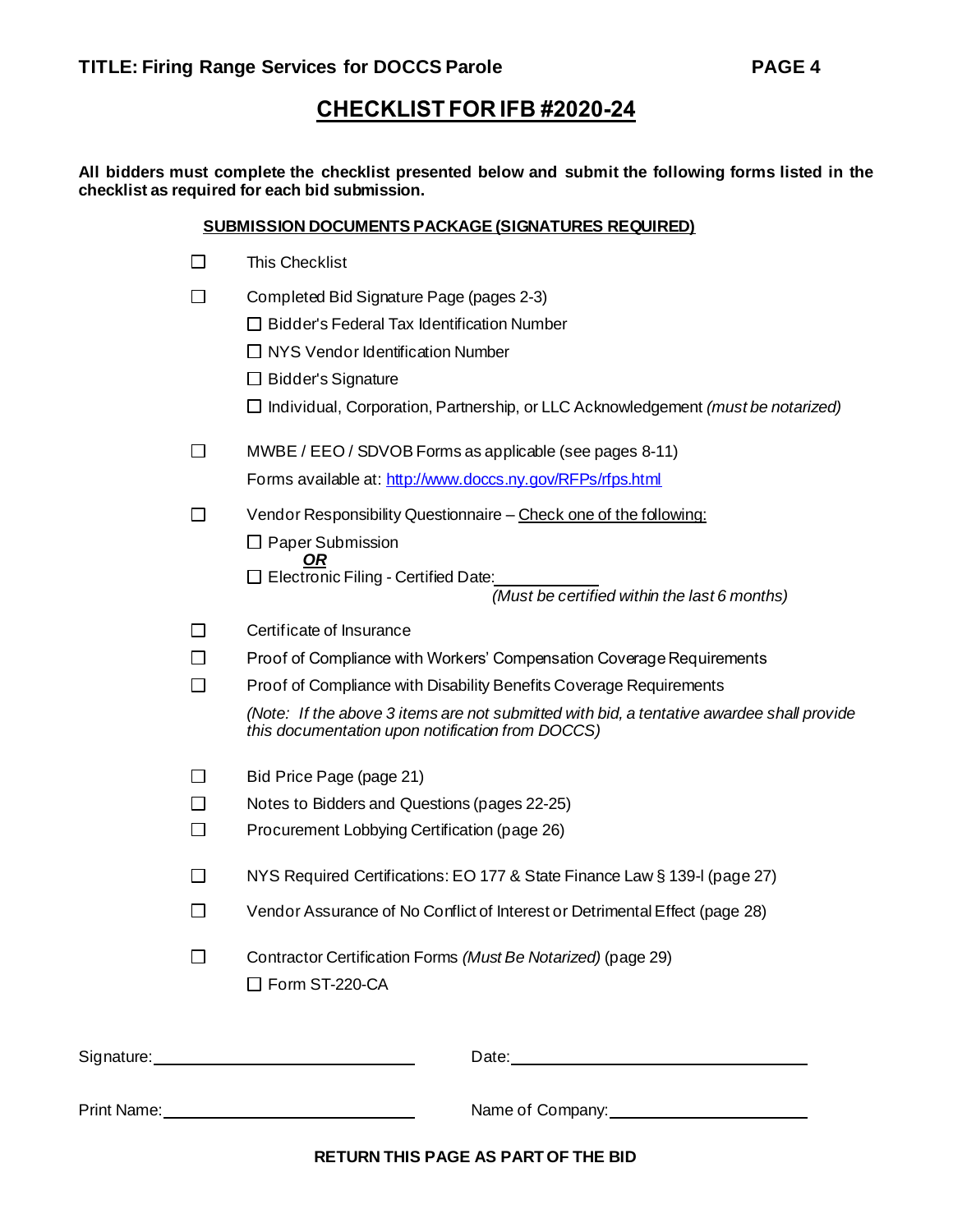## **GENERAL INFORMATION**

**IMPORTANT NOTICE TO POTENTIAL BIDDERS: Receipt of these bid documents does not indicate that the NYS Department of Corrections and Community Supervision (DOCCS) – Contract Procurement Unit has pre-determined your company's qualifications to receive a contract award. Such determination will be made after the bid opening and will be based on our evaluation of your bid submission compared to the specific requirements and qualifications contained in these bid documents.**

#### **NOTICE TO BIDDERS:**

The NYS DOCCS Contract Procurement Unit will receive bids pursuant to the provisions of Article XI of the State Finance Law or the provisions of the State Printing and Public Documents Law. The following procedures shall be used for bid submittals:

#### **BID PREPARATION**

Prepare your bid on this form using indelible ink. Print the name of your company on each page of the bid in the block provided. One copy of the bid is required, unless otherwise specified herein.

#### **BID SUBMISSION**

When submitting your bid, please submit complete original bid package, including all bidder questions and required certifications. You are not required to return Appendix A and Appendix B to this office. You may keep all those pages for your own reference.

#### **BID DELIVERY**

**Bidders assume all risks for timely, properly submitted deliveries.** Bidders are strongly encouraged to arrange for delivery of bids to NYS DOCCS Contract Procurement Unit **prior to** the date of the bid opening. **LATE BIDS may be rejected. E-mail bid submissions are not acceptable and will not be considered.**

#### • **Bid envelopes**

The envelope containing a bid should be clearly marked "**BID ENCLOSED**" and state the **Bid Number, Bid Opening Date,** and **Time**. Failure to complete all information on the bid envelope may necessitate the premature opening of the bid and may compromise confidentiality. See "Bid Submission" in Appendix B, General Specifications. Bids shall be delivered to:

**State of New York Department of Corrections and Community Supervision Division of Support Operations/Contract Procurement Unit Attn: Robin Kuinlan 550 Broadway Menands, NY 12204 IFB #2020-24 – Firing Range Services for DOCCS Parole \_\_\_\_\_\_\_\_\_\_\_\_\_\_\_\_\_\_\_\_\_\_\_\_\_\_\_\_\_\_\_\_\_\_\_\_\_\_\_\_\_\_**

#### • **FAX transmittals**

Facsimile transmittals are NOT acceptable for this solicitation.

• **Hand deliveries** 

Bidders must allow extra time to comply with the security procedures which may be in effect when hand delivering bids or using deliveries by independent courier services. **Bidders assume all risks for timely, properly submitted deliveries.** 

### **IMPORTANT BUILDING ACCESS PROCEDURES**

Bidders attending bid openings must pre-register for building access by contacting Robin Kuinlan at (518) 436-7886 ext. 3135 or by emailing [doccscontracts@doccs.ny.gov](mailto:doccscontracts@doccs.ny.gov) at least 24 hours prior to bid opening. To access the facility, all visitors must check in by presenting valid photo identification. Vendors who intend to deliver bids should allow extra time to comply with these procedures. Building Access procedures may change or be modified at any time.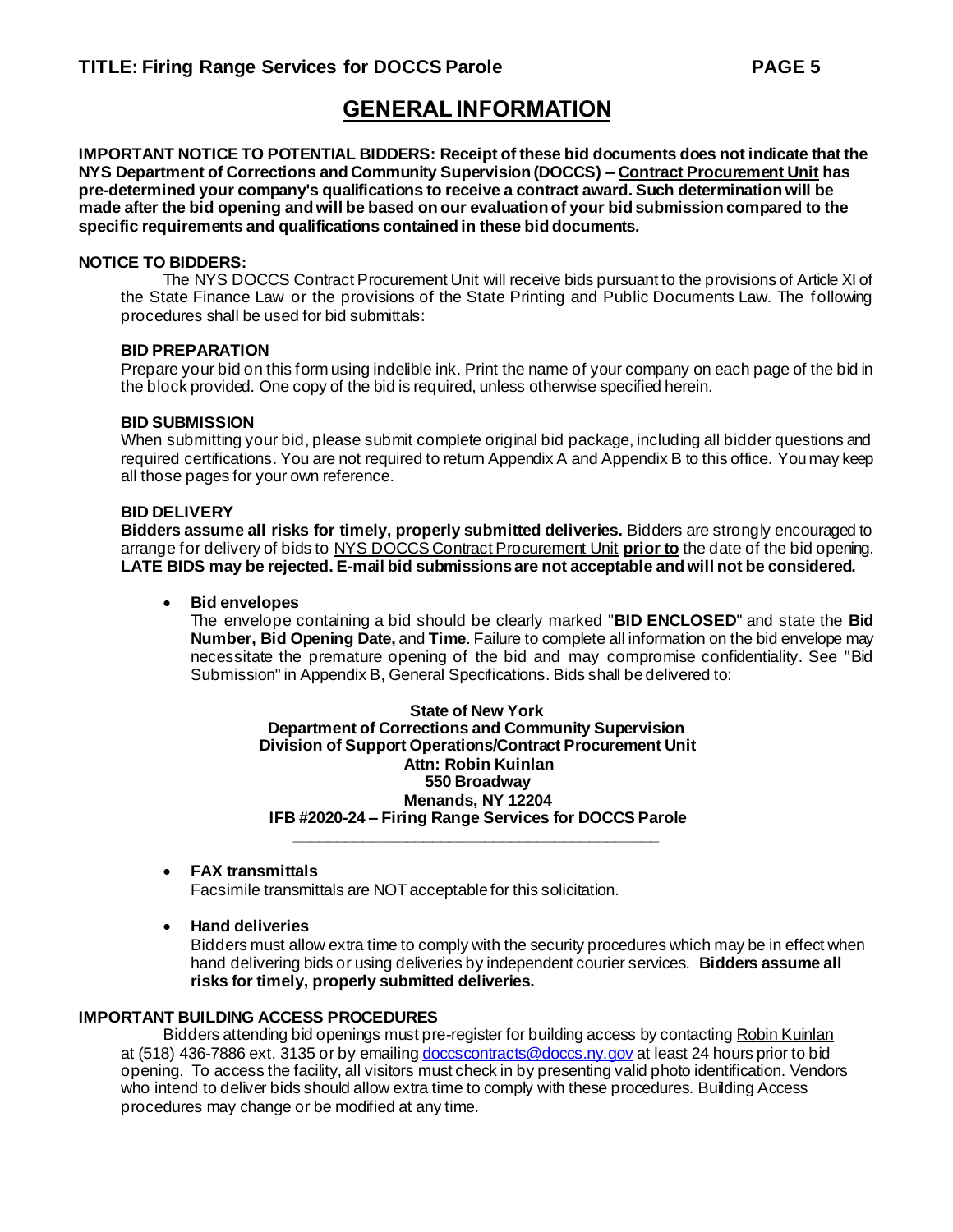### **NON-COLLUSIVE BIDDING CERTIFICATION:**

**(Reference: State Finance Law Section 139-d and Appendix A, Clause 7)**

By submission of this bid, each bidder and each person signing on behalf of any bidder certifies, and in the case of a joint bid each party thereto certifies as to its own organization, under penalty of perjury, that to the best of its knowledge and belief:

(1) The prices in this bid have been arrived at independently without collusion, consultation, communication, or agreement, for the purpose of restricting competition, as to any matter relating to such prices with any other bidder or with any competitor;

(2) Unless otherwise required by law, the prices which have been quoted in this bid have not been knowingly disclosed by the bidder and will not knowingly be disclosed by the bidder prior to opening, directly or indirectly, to any other bidder or to any competitor; and

(3) No attempt has been made or will be made by the bidder to induce any other person, partnership or corporation to submit or not submit a bid for the purpose of restricting competition.

In the event that the bidder is unable to certify as stated above, the bidder shall provide a signed statement which sets forth in detail the reasons why the bidder is unable to furnish the certificate as required in accordance with State Finance Law Section 139-d(1)(b).

#### **INQUIRIES / ISSUING OFFICE:**

All inquiries concerning this specification will be addressed to the following **Designated Contact:**

Name: Robin Kuinlan Name: Joanne Hughes<br>Phone No.: (518) 436-7886 ext. 3135 Phone No.: (518) 436-7886 ext. 3135 Phone No.: (518) 436-7886 ext. 3135 E-Mail: [doccscontracts@doccs.ny.gov](mailto:doccscontracts@doccs.ny.gov) E-Mail: [doccscontracts@doccs.ny.gov](mailto:doccscontracts@doccs.ny.gov)

#### **PRIMARY CONTACT SECONDARY CONTACT**

**Contacting someone else may result in rejection of bid – see "Procurement Lobbying Act".**

All questions should be submitted in writing no later than **September 15**, **2020**, citing the particular bid section and paragraph number. The prospective bidder should notify the DESIGNATED CONTACT of any term, condition, etc., that precludes the vendor from submitting a compliant, responsive bid. Bidders are cautioned to read this document thoroughly to become familiar with all aspects of the bid. Prospective Bidders should note that all clarifications and exceptions including those relating to the terms and conditions of the contract are to be resolved prior to the submission of a bid. Bidders entering into a contract with the State are expected to comply with **all** the terms and conditions contained herein. Answers to all questions of a substantive nature will be given to all Prospective Bidders in the form of a formal addendum which will become part of the ensuing contract.

#### **PROCUREMENT LOBBYING ACT:**

SUMMARY OF POLICY AND PROHIBITIONS ON PROCUREMENT LOBBYING

Pursuant to State Finance Law §§139-j and 139-k, this solicitation includes and imposes certain restrictions on communications between NYSDOCCS and an Offerer/bidder during the procurement process. An Offerer/bidder is restricted from making contacts from the earliest notice of intent to solicit offers/bids through final award and approval of the Procurement Contract by NYSDOCCS, and if applicable, the Office of General Services, and/or the Office of the State Comptroller ("restricted period") to other than designated staff unless it is a contact that is included among certain statutory exceptions set forth in State Finance Law §139-j (3) (a). Designated staff, as of the date hereof, is identified on the first page of this solicitation. NYSDOCCS employees are also required to obtain certain information when contacted during the restricted period and make a determination of the responsibility of the Offerer/bidder pursuant to these two statutes. Certain findings of non-responsibility can result in rejection for contract award and in the event of two findings within a four-year period, the Offerer/bidder is debarred from obtaining governmental Procurement Contracts. Further information about these requirements can be found on the website: https://ogs.ny.gov/acpl/

#### **PROCUREMENT LOBBYING TERMINATION:**

NYSDOCCS reserves the right to terminate this contract in the event it is found that the certification filed by the Offerer/bidder in accordance with New York State Finance Law §139-k was intentionally false or intentionally incomplete. Upon such finding, NYSDOCCS may exercise its termination right by providing written notification to the Offerer/bidder in accordance with the written notification terms of this contract.

#### **DISPUTE RESOLUTION POLICY:**

It is the policy of the NYSDOCCS and the Office of the State Comptroller to provide vendors with an opportunity to administratively resolve disputes, complaints or inquiries related to NYS bid solicitations or contract awards. NYSDOCCS and the Office of the State Comptroller encourages vendors to seek resolution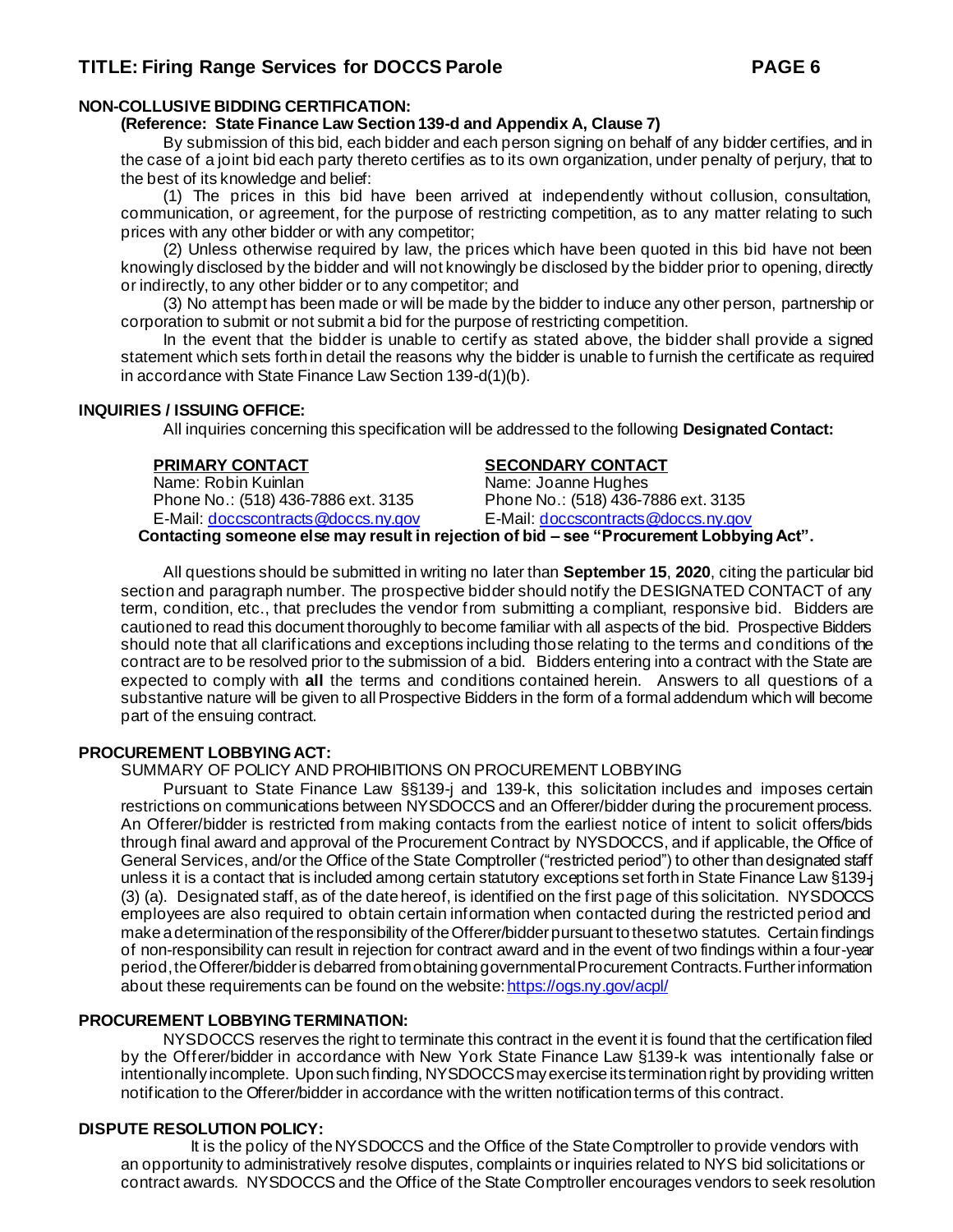of disputes through consultation with NYSDOCCS staff. All such matters will be accorded impartial and timely consideration. Interested parties may also file formal written disputes.

#### **TAX LAW § 5-A:**

TAX LAW § 5-A Amended April 26, 2006 (Appendix 2):

Tax Law § 5-a, as amended on April 26, 2006, requires certain contractors who are awarded state contracts for commodities and/or services valued at more than \$100,000 (over the full term of the contract, excluding renewals) to certify to the Department of Taxation and Finance (DTF) they are registered to collect New York State (NYS) and local sales and compensating use taxes. The law applies to contracts where the total amount of the contractor's sales delivered into NYS exceed \$300,000 for the four quarterly periods immediately preceding the quarterly period when the certification is made; and with respect to any affiliates and subcontractors whose sales delivered into NYS also exceed \$300,000 in the same manner as noted above for the contractor.

This law imposes upon certain contractors the obligation to certify whether or not the contractor, its affiliates, and its subcontractors are required to register to collect state sales and compensating use tax. The contractors must certify to DTF that each affiliate and subcontractor exceeding the sales threshold is registered with DTF to collect such State and local sales and compensating use taxes. The law prohibits the Comptroller, or other approving agency, from approving a contract to a vendor who is not registered in accordance with the law.

There are two (2) Contractor certification forms, with instructions, required for this bid. **Form ST-220-TD is to be submitted directly to DTF.** *Submission to DTF is a one-time occurrence. If you have already submitted this form to DTF for other bidding opportunities, you do not need to submit the form attached to this bid. If, however, any certification information changes, a new ST-220-TD must be filed with DTF.* **Form ST-220-CA must be completed and submitted with this bid.** *This form certifies to the procuring agency that the contractor has filed ST-220-TD with DTF in compliance with the law.*

Bidders should complete and submit the certification forms within two business days of request (if the forms are not submitted to DTF and/or and returned with bid). Bidders shall take the necessary steps to provide properly certified forms within a timely manner to ensure compliance with the law, as failure to do so may render a bidder non-responsive and non-responsible.

Vendors may call DTF at 1-800-698-2909 for any and all questions relating to Tax Law § 5-a and relating to a company's registration status with DTF. For additional information and frequently asked questions, please refer to the DTF web site[: http://www.tax.ny.gov](http://www.tax.ny.gov/)

#### **TERMINATION FOR VIOLATION OF Revised Tax Law 5a:**

NYS DOCCS reserves the right to terminate this contract in the event it is found that the certification filed by the Contractor in accordance with § 5-a of the Tax Law is not timely filed during the term of the contract or the certification furnished was intentionally false or intentionally incomplete. Upon such finding, (facility name) may exercise its termination right by providing written notification to the Contractor.

#### **MERCURY-ADDED CONSUMER PRODUCTS:**

Offerersare advised that effective January 1, 2005, Article 27, Title 21 of the Environmental Conservation Law bans the sale or distribution free of charge of fever thermometers containing mercury except by prescription written by a physician and bans the sale or distribution free of charge of elemental mercury other than for medical pre-encapsulated dental amalgam, research, or manufacturing purposes due to the hazardous waste concerns of mercury. The law further states that effective July 12, 2005, manufacturers are required to label mercury-added consumer products that are sold or offered for sale in New York State by a distributor or retailer. The label is intended to inform consumers of the presence of mercury in such products and of the proper disposal or recycling of mercury-added consumer products. Offerers are encouraged to contact the Department of Environmental Conservation, Bureau of Solid Waste, Reduction & Recycling at (518) 402-8705 or the Bureau of Hazardous Waste Regulation at 1-800-462-6553 for questions relating to the law. Offerers may also visit the Department's web site for additional information[: http://www.dec.ny.gov/chemical/8512.html](http://www.dec.ny.gov/chemical/8512.html)

#### **DEBRIEFING:**

Pursuant to Section 163(9)(c) of the State Finance Law, any unsuccessful Bidder may request a debriefing regarding the reasons that the Bid submitted by the Bidder was not selected for award. Requests for a debriefing must be made within 15 calendar days of notification by DOCCS that the Bid submitted by the Bidder was not selected for award. Requests should be submitted in writing to a designated contact identified in the Solicitation.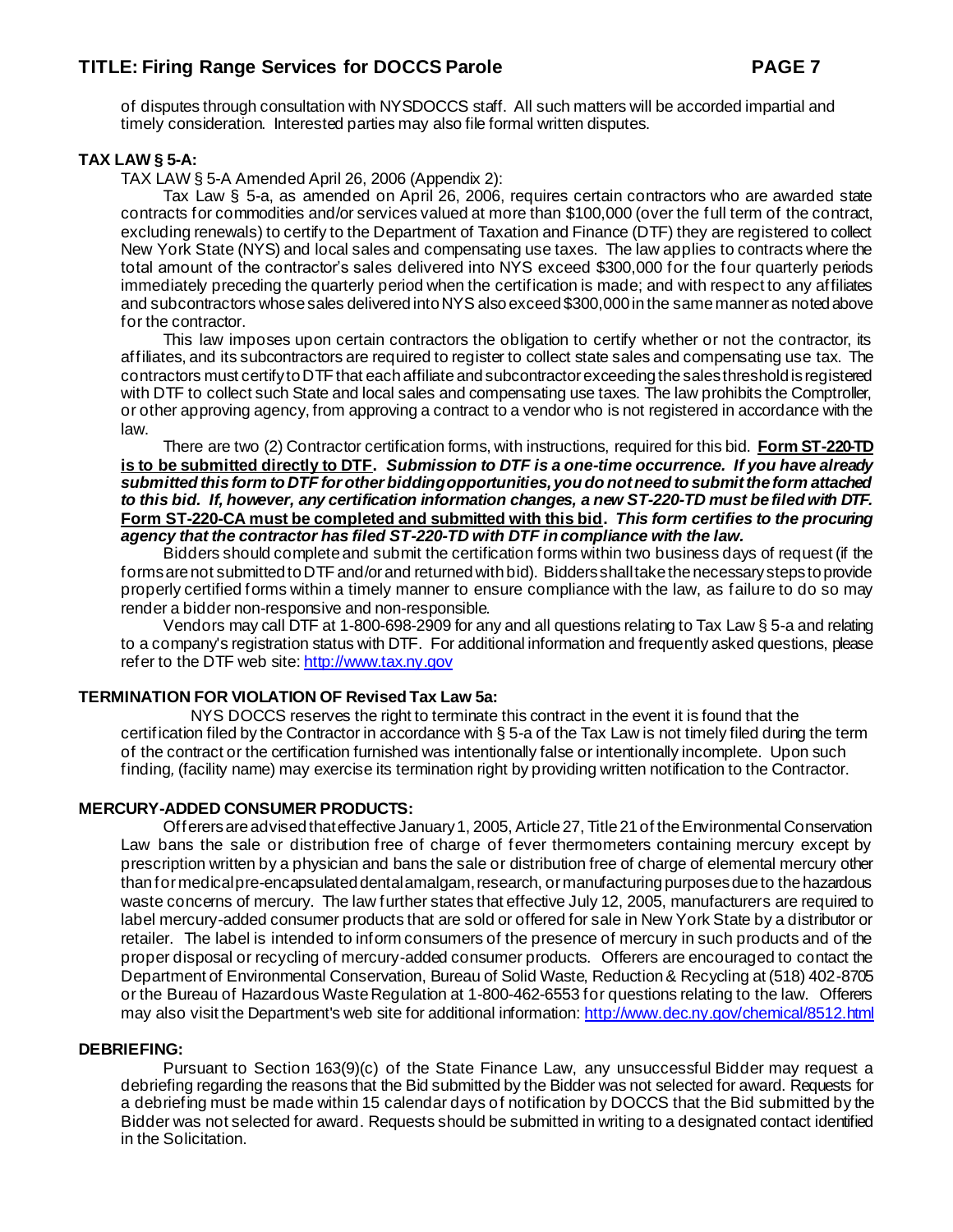#### **APPENDIX A:**

Appendix A, Standard Clauses For New York State Contracts, dated October 2019, attached hereto, is hereby expressly made a part of this Bid Document as fully as if set forth at length herein. **Please retain this document for future reference.**

#### **APPENDIX B:**

Appendix B, General Specifications (Commodities and Non-Technology Services), dated August 2012, attached hereto, is hereby expressly made a part of this Bid Document as fully as if set forth at length herein and shall govern any situations not covered by this Bid Document or Appendix A. **Please retain this document for future reference.**

#### **CONFLICT OF TERMS AND CONDITIONS:**

Conflicts between documents shall be resolved in the following order of precedence:

- a) Appendix A
- b) Contract resulting from this Invitation for Bid
- c) This Invitation for Bid
- d) Appendix B
- e) Bidder's Bid

#### **CONTRACTOR REQUIREMENTS AND PROCEDURES FOR PARTICIPATION BY NEW YORK STATE CERTIFIED MINORITY AND WOMEN-OWNED BUSINESS ENTERPRISES AND EQUAL EMPLOYMENT OPPORTUNITIES FOR MINORITY GROUP MEMBERS AND WOMEN**

New York State Law:Pursuant to New York State Executive Law Article 15-A and Parts 140-145 of Title 5 of the New York Codes, Rules and Regulations DOCCS is required to promote opportunities for the maximum feasible participation of New York State-certified Minority and Women-owned Business Enterprises ("MWBEs") and the employment of minority group members and women in the performance of DOCCS contracts.

#### **Business Participation Opportunities for MWBEs**

For purposes of this solicitation, DOCCS hereby establishes an overall goal of **0** percent for MWBE participation, **0** percent for New York State-certified Minority-owned Business Enterprise ("MBE") participation and **0** percent for New York State-certified Women-owned Business Enterprise ("WBE") participation (based on the current availability of MBEs and WBEs). A contractor ("Contractor") on any contract resulting from this procurement ("Contract") must document its good faith efforts to provide meaningful participation by MWBEs as subcontractors and suppliers in the performance of the Contract. To that end, by submitting a response to this IFB, the bidder agrees that DOCCS may withhold payment pursuant to any Contract awarded as a result of this IFB pending receipt of the required MWBE documentation. The directory of MWBEs can be viewed at: [https://ny.newnycontracts.com](https://ny.newnycontracts.com/). For guidance on how DOCCS will evaluate a Contractor's "good faith efforts," refer to 5 NYCRR § 142.8.

The bidder understands that only sums paid to MWBEs for the performance of a commercially useful function, as that term is defined in 5 NYCRR § 140.1, may be applied towards the achievement of the applicable MWBE participation goal.

The portion of a contract with an MWBE serving as a broker that shall be deemed to represent the commercially useful function performed by the MWBE shall be 25 percent of the total value of the contract.

In accordance with 5 NYCRR § 142.13, the bidder further acknowledges that if it is found to have willfully and intentionally failed to comply with the MWBE participation goals set forth in a Contract resulting from this solicitation, such finding constitutes a breach of contract and DOCCS may withhold payment as liquidated damages.

Such liquidated damages shall be calculated as an amount equaling the difference between: (1) all sums identified for payment to MWBEs had the Contractor achieved the contractual MWBE goals; and (2) all sums actually paid to MWBEs for work performed or materials supplied under the Contract.

By submitting a bid or proposal, a bidder agrees to demonstrate its good faith efforts to achieve the applicable MWBE participation goals by submitting evidence thereof through the New York State Contract System ("NYSCS"), which can be viewed a[t https://ny.newnycontracts.com](https://ny.newnycontracts.com/), provided, however, that a bidder may arrange to provide such evidence via a non-electronic method by contacting the designated contact(s) for this procurement. Additionally, a bidder will be required to submit the following documents and information as evidence of compliance with the foregoing:

1. An MWBE Utilization Plan with their bid or proposal. Any modifications or changes to an accepted MWBE Utilization Plan after the Contract award and during the term of the Contract must be reported on a revised MWBE Utilization Plan and submitted to DOCCS for review and approval.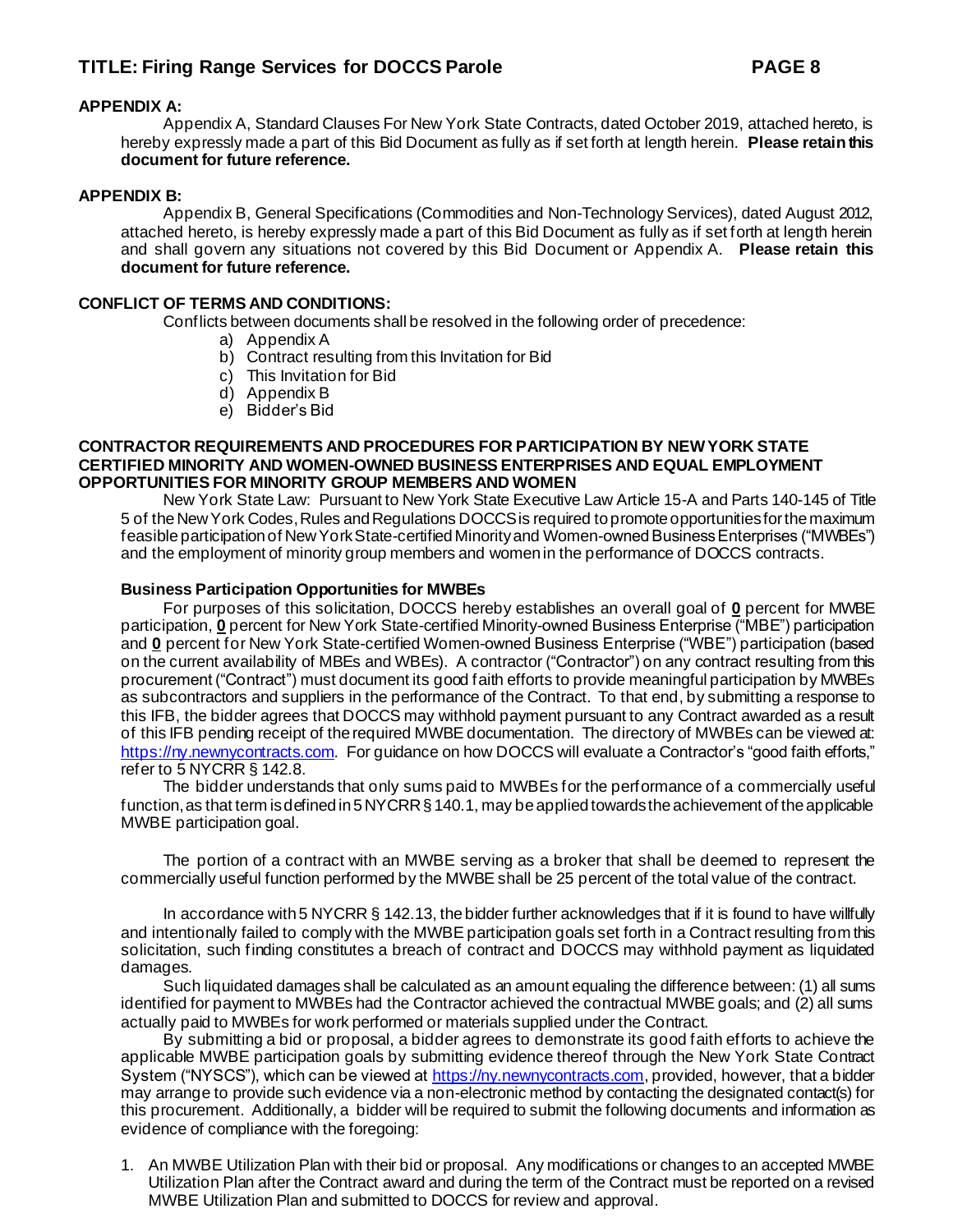DOCCS will review the submitted MWBE Utilization Plan and advise the bidder of DOCCS acceptance or issue a notice of deficiency within 30 days of receipt.

2. If a notice of deficiency is issued, the bidder will be required to respond to the notice of deficiency within seven (7) business days of receipt by submitting to DOCCS, a written remedy in response to the notice of deficiency. If the written remedy that is submitted is not timely or is found by DOCCS to be inadequate, DOCCS shall notify the bidder and direct the bidder to submit, within five (5) business days, a request for a partial or total waiver of MWBE participation goals. Failure to file the waiver form in a timely manner may be grounds for disqualification of the bid or proposal.

DOCCS may disqualify a bidder as being non-responsive under the following circumstances:

- a) If a bidder fails to submit an MWBE Utilization Plan;
- b) If a bidder fails to submit a written remedy to a notice of deficiency;
- c) If a bidder fails to submit a request for waiver; or
- d) If DOCCS determines that the bidder has failed to document good faith efforts.

The successful bidder will be required to attempt to utilize, in good faith, any MBE or WBE identified within its MWBE Utilization Plan, during the performance of the Contract. Requests for a partial or total waiver of established goal requirements made subsequent to Contract Award may be made at any time during the term of the Contract to DOCCS, but must be made no later than prior to the submission of a request for final payment on the Contract.

The successful bidder will be required to submit a *quarterly* M/WBE Contractor Compliance & Subcontractor Payment Report to DOCCS, by the 10<sup>th</sup> day following each end of *quarter* as applicable over the term of the Contract documenting the progress made toward achievement of the MWBE goals of the Contract.

#### **Equal Employment Opportunity Requirements**

By submission of a bid or proposal in response to this solicitation, the bidder agrees with all of the terms and conditions of Appendix A – Standard Clauses for All New York State Contracts including Clause 12 - Equal Employment Opportunities for Minorities and Women. The bidder is required to ensure that it and any subcontractors awarded a subcontract for the construction, demolition, replacement, major repair, renovation, planning or design of real property and improvements thereon (the "Work"), except where the Work is for the beneficial use of the bidder, undertake or continue programs to ensure that minority group members and women are afforded equal employment opportunities without discrimination because of race, creed, color, national origin, sex, age, disability or marital status. For these purposes, equal opportunity shall apply in the areas of recruitment, employment, job assignment, promotion, upgrading, demotion, transfer, layoff, termination, and rates of pay or other forms of compensation. This requirement does not apply to: (i) work, goods, or services unrelated to the Contract; or (ii) employment outside New York State.

The bidder will be required to submit a Minority and Women-owned Business Enterprise and Equal Employment Opportunity Policy Statement to DOCCS with its bid or proposal.

If awarded a Contract, bidder shall submit a Workforce Utilization Report and shall require each of its Subcontractors to submit a Workforce Utilization Report, in such format as shall be required by DOCCS on a *quarterly* basis as required during the term of the Contract.

Pursuant to Executive Order #162, contractors and subcontractors will also be required to report the gross wages paid to each of their employees for the work performed by such employees on the contract utilizing the Workforce Utilization Report on a quarterly basis.

Further, pursuant to Article 15 of the Executive Law (the "Human Rights Law"), all other State and Federal statutory and constitutional non-discrimination provisions, the Contractor and sub-contractors will not discriminate against any employee or applicant for employment because of race, creed (religion), color, sex, national origin, sexual orientation, military status, age, disability, predisposing genetic characteristic, marital status or domestic violence victim status, and shall also follow the requirements of the Human Rights Law with regard to non-discrimination on the basis of prior criminal conviction and prior arrest.

**Please Note: Failure to comply with the foregoing requirements may result in a finding of nonresponsiveness, non-responsibility and/or a breach of the Contract, leading to the withholding of funds, suspension or termination of the Contract or such other actions or enforcement proceedings as allowed by the Contract.**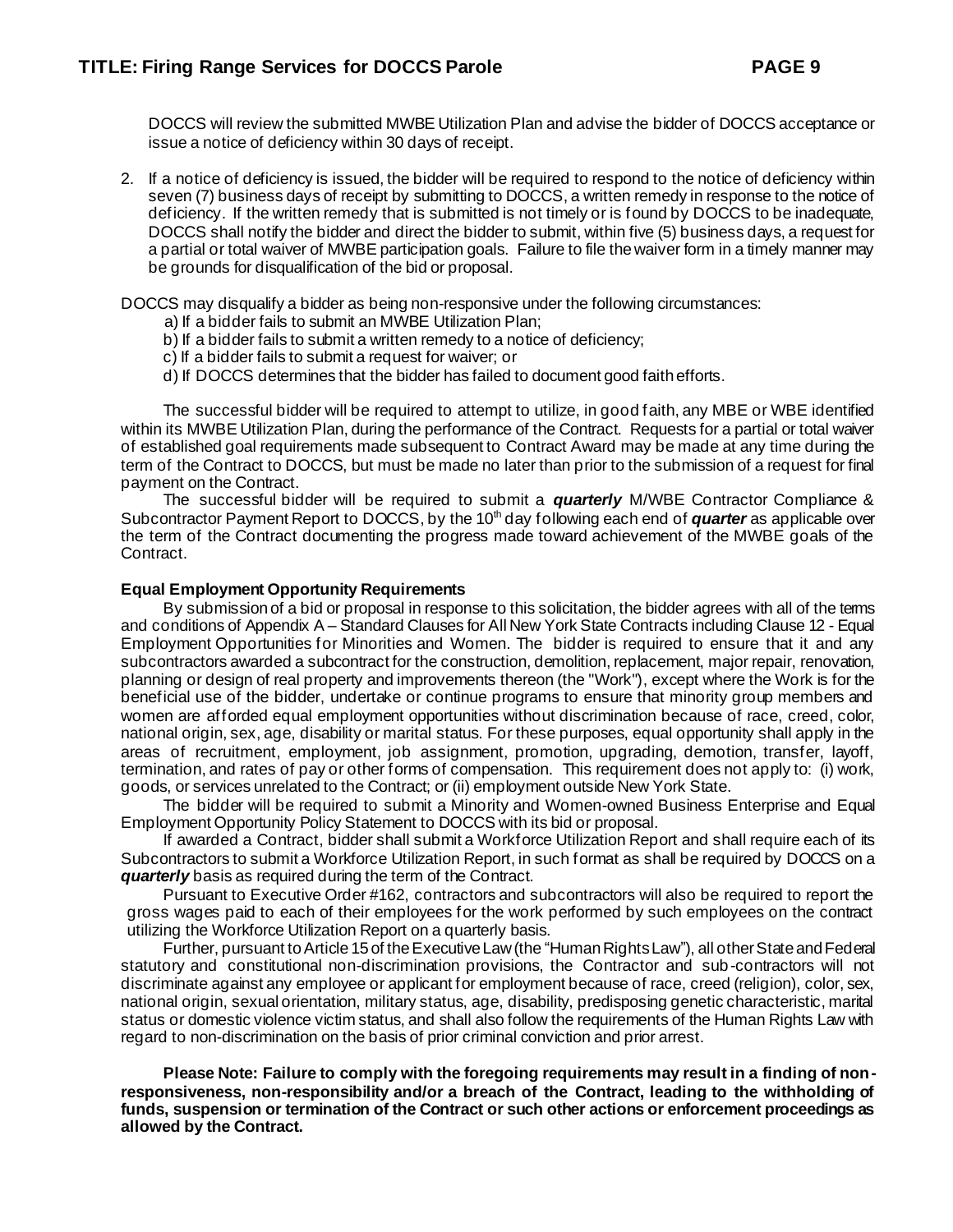#### **PARTICIPATION OPPORTUNITIES FOR NEW YORK STATE CERTIFIED SERVICE-DISABLED VETERAN-OWNED BUSINESSES**

Article 17-B of the New York State Executive Law provides for more meaningful participation in public procurement by certified Service-Disabled Veteran-Owned Businesses ("SDVOBs"), thereby further integrating such businesses into New York State's economy. DOCCS recognizes the need to promote the employment of service-disabled veterans and to ensure that certified service-disabled veteran-owned businesses have opportunities for maximum feasible participation in the performance of DOCCS contracts.

In recognition of the service and sacrifices made by service-disabled veterans and in recognition of their economic activity in doing business in New York State, Bidders/Contractors are strongly encouraged and expected to consider SDVOBs in the fulfillment of the requirements of the Contract. Such participation may be as subcontractors or suppliers, as protégés, or in other partnering or supporting roles.

For purposes of this procurement, DOCCS conducted a comprehensive search and determined that the Contract does not offer sufficient opportunities to set specific goals for participation by SDVOBs as subcontractors, service providers, and suppliers to Contractor. Nevertheless, Bidder/Contractor is encouraged to make good faith efforts to promote and assist in the participation of SDVOBs on the Contract for the provision of services and materials. The directory of New York State Certified SDVOBs can be viewed at: <https://ogs.ny.gov/veterans/>

Bidder/Contractor is encouraged to contact the Office of General Services' Division of Service-Disabled Veteran's Business Development at 518-474-2015 o[r VeteransDevelopment@ogs.ny.gov](mailto:VeteransDevelopment@ogs.ny.gov) to discuss methods of maximizing participation by SDVOBs on the Contract.

#### **EXECUTIVE ORDER NUMBER 177**

Bidders must review Executive Order 177 prior to submitting bids. You may access the executive order on the Governor's website:<https://www.governor.ny.gov/sites/governor.ny.gov/files/atoms/files/EO177.pdf> Bidders shall complete the EO177 Certification form located within this IFB as evidence of compliance with the foregoing and submit with bid.

#### **SEXUAL HARASSMENT PREVENTION**

Pursuant to New York State Finance Law § 139-l, every bid made on or after January 1, 2019 to the State or any public department or agency thereof, where competitive bidding is required by statute, rule or regulation, for work or services performed or to be performed or goods sold or to be sold, and where otherwise required by such public department or agency, shall contain a certification that the bidder has and has implemented a written policy addressing sexual harassment prevention in the workplace and provides annual sexual harassment prevention training to all of its employees. Such policy shall, at a minimum, meet the requirements of New York State Labor Law § 201-g[: https://www.nysenate.gov/legislation/laws/LAB/201-G](https://www.nysenate.gov/legislation/laws/LAB/201-G)

New York State Labor Law § 201-g provides requirements for such policy and training and directs the Department of Labor, in consultation with the Division of Human Rights, to create and publish a model sexual harassment prevention guidance document, sexual harassment prevention policy and sexual harassment prevention training program that employers may utilize to meet the requirements of New York State Labor Law § 201-g. The model sexual harassment prevention policy, model sexual harassment training materials, and further guidance for employers, can be found online at the following URL: [https://www.ny.gov/combating](https://www.ny.gov/combating-sexual-harassment-workplace/employers)[sexual-harassment-workplace/employers](https://www.ny.gov/combating-sexual-harassment-workplace/employers)

Pursuant to New York State Finance Law § 139-l, any bid by a corporate bidder containing the certification required above shall be deemed to have been authorized by the board of directors of such bidder, and such authorization shall be deemed to include the signing and submission of such bid and the inclusion therein of such statement as the act and deed of the bidder.

If the Bidder cannot make the required certification, such Bidder shall so state and shall furnish with the bid a signed statement that sets forth in detail the reasons that the Bidder cannot make the certification. After review and consideration of such statement, DOCCS may reject the bid or may decide that there are sufficient reasons to accept the bid without such certification.

#### **FREEDOM OF INFORMATION LAW / TRADE SECRETS**

During the evaluation process, the content of each bid will be held in confidence and details of any bid will not be revealed (except as may be required under the Freedom of Information Law or other State law). The Freedom of Information Law provides for an exemption from disclosure for trade secrets or information the disclosure of which would cause injury to the competitive position of commercial enterprises. This exemption would be effective both during and after the evaluation process.

Should you feel your firm's bid contains any such trade secrets or other confidential or proprietary information, you must submit a request to exempt such information from disclosure. Such request must be in writing, must state the reasons why the information should be exempt from disclosure and must be provided at the time of submission of the subject information. Upon notification from DOCCS, Bidders/Contractors must provide a redacted version of the records they wish to be exempted from release.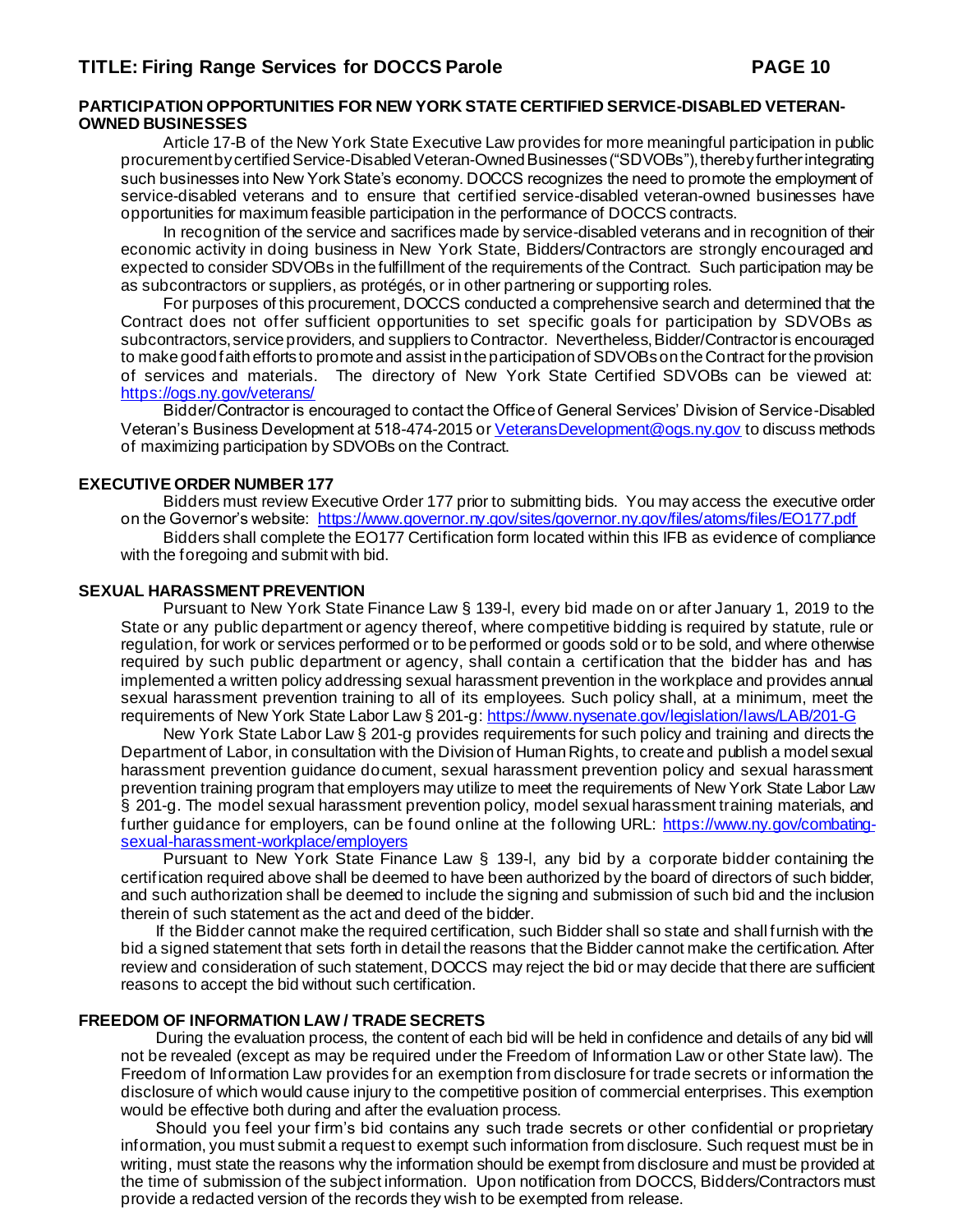Requests for exemption of the entire contents of a bid from disclosure have generally not been found to be meritorious and are discouraged. Kindly limit any requests for exemption of information from disclosure to bona fide trade secrets or specific information, the disclosure of which would cause a substantial injury to the competitive position of your firm.

#### **NEW YORK STATE VENDOR FILE REGISTRATION**

Prior to being awarded a contract pursuant to this Solicitation, the Bidder(s) and any designated authorized resellers who accept payment directly from the State, must be registered in the New York State Vendor File (Vendor File) administered by the Office of the State Comptroller (OSC). This is a central registry for all vendors who do business with New York State Agencies and the registration must be initiated by a State Agency. Following the initial registration, unique New York State ten-digit vendor identification numbers will be assigned to your company and to each of your authorized resellers (if any) for usage on all future transactions with New York State. Additionally, the Vendor File enables vendors to use the Vendor Self-Service application to manage all vendor information in one central location for all transactions related to the State of New York. If Bidder is already registered in the New York State Vendor File, list the ten-digit vendor ID number on the Bid Signature Page. Authorized resellers already registered should list the ten-digit vendor ID number along with the authorized reseller information.

If the Bidder is not currently registered in the Vendor File and is recommended for award, DOCCS shall request completion of OSC Substitute W-9 Form. A fillable form with instructions can be found at the link below. In addition, if authorized resellers are to be used, an OSC Substitute W-9 form should be completed by each of the designated authorized resellers and submitted to the Office of General Services Business Services Center. The Office of General Services Business Services Center will initiate the vendor registration process for all Bidders recommended for Contract Award and their authorized resellers. Once the process is initiated, registrants will receive an email from OSC that includes the unique ten-digit vendor identification number assigned to the company and instructions on how to enroll in the online Vendor Self -Service application. For more information on the vendor file please visit the following website: [http://www.osc.state.ny.us/vendor\\_management](http://www.osc.state.ny.us/vendor_management)

Form to be completed[: https://www.osc.state.ny.us/vendors/forms/ac3237s\\_fe.pdf](https://www.osc.state.ny.us/vendors/forms/ac3237s_fe.pdf)

#### **NYS VENDOR RESPONSIBILITY QUESTIONNAIRE**

DOCCS conducts a review of prospective contractors ("Bidders") to provide reasonable assurances that the Bidder is responsive and responsible. A Questionnaire is used for non-construction contracts and is designed to provide information to assess a Bidder's responsibility to conduct business in New York based upon financial and organizational capacity, legal authority, business integrity, and past performance history. By submitting a bid, Bidder agrees to fully and accurately complete the "Questionnaire." The Bidder acknowledges that the State's execution of the Contract will be contingent upon the State's determination that the Bidder is responsible, and that the State will be relying upon the Bidder's responses to the Questionnaire when making its responsibility determination.

DOCCS recommends each Bidder file the required Questionnaire online via the New York State VendRep System. To enroll in and use the VendRep System, please refer to the VendRep System Welcome Package for Vendors available at the Office of the State Comptroller's (OSC) website, [http://www.osc.state.ny.us/vendrep/documents/system/welcome\\_package.pdf](http://www.osc.state.ny.us/vendrep/documents/system/welcome_package.pdf) or to enroll, go directly to the VendRep System online a[t https://portal.osc.state.ny.us](https://portal.osc.state.ny.us/)

OSC provides direct support for the VendRep System through user assistance, documents, online help, and a help desk. The OSC Help Desk contact information is located at: <http://www.osc.state.ny.us/portal/contactbuss.htm>.

Bidders opting to complete the paper questionnaire can access this form and associated definitions via the OSC website at: [http://www.osc.state.ny.us/vendrep/forms\\_vendor.htm](http://www.osc.state.ny.us/vendrep/forms_vendor.htm)

The Contractor must remain a responsible vendor throughout the duration of the contract and, if at any time the Contractor is found to be not responsible or there is a question as to the vendor's responsibility, any activities pursuant to the contract may be suspended. Finally, the contract may be terminated following a finding of non-responsibility.

To assist the State in determining the responsibility of the Bidder, the Bidder should complete and certify (or recertify) the Questionnaire no more than six (6) months prior to the bid due date.

A Bidder's Questionnaire cannot be viewed by DOCCS until the Bidder has certified the Questionnaire. It is recommended that all Bidders become familiar with all of the requirements of the Questionnaire in advance of the bid opening to provide sufficient time to complete the Questionnaire.

The Bidder agrees that if it is found by the State that the Bidder's responses to the Questionnaire were intentionally false or intentionally incomplete, on such finding, DOCCS may terminate the Contract. In no case shall such termination of the Contract by the State be deemed a breach thereof, nor shall the State be liable for any damages for lost profits or otherwise, which may be sustained by the Contractor as a result of such termination.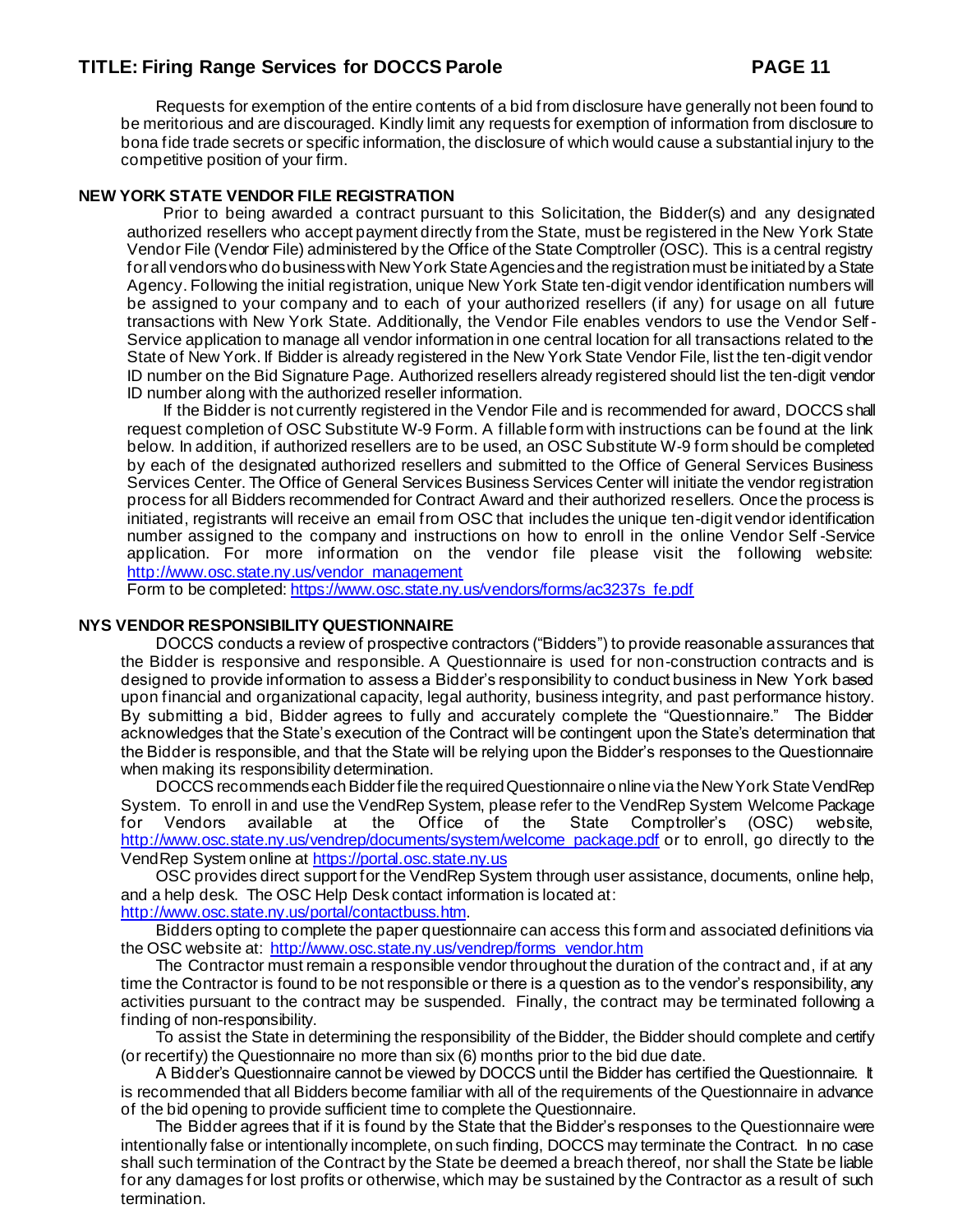The Contractor shall at all times during the Contract term remain responsible. The Contractor agrees, if requested by the Commissioner of DOCCS or his designee, to present evidence of its continuing legal authority to do business in New York State, integrity, experience, ability, prior performance, and organizational and financial capacity.

The DOCCS Commissioner or his designee, in his or her sole discretion, reserves the right to suspend any or all activities under this Contract, at any time, when he or she discovers information that calls into question the responsibility of the Contractor. In the event of such suspension, the Contractor will be given written notice outlining the particulars of such suspension. Upon issuance of such notice, the Contractor must comply with the terms of the suspension order. Contract activity may resume at such time as the DOCCS Commissioner or his designee issues a written notice authorizing a resumption of performance under the Contract.

#### **CONFLICT OF INTEREST:**

Bidder must disclose any existing or contemplated relationship with any other person or entity, including relationships with any member, shareholders of 5% or more, parent, subsidiary, or affiliated firm, which would constitute an actual or potential conflict of interest or appearance of impropriety, relating to other clients/customers of the Respondent or former officers and employees of the Agencies and their Affiliates, in connection with your rendering services enumerated in this IFB. If a conflict does or might exist, please describe how your Staffing Firm would eliminate or prevent it. Indicate what procedures will be followed to detect, notify the Agencies of, and resolve any such conflicts.

Bidder must disclose whether it, or any of its members, shareholders of 5% or more, parents, affiliates, or subsidiaries, have been the subject of any investigation or disciplinary action by the New York State Commission on Public Integrity or its predecessor State entities (collectively, "Commission"), and if so, a brief description must be included indicating how any matter before the Commission was resolved or whether it remains unresolved.

Additionally, a bidder will be required to submit the *Vendor Assurance of No Conflict of Interest or Detrimental Effect* form located within this IFB as evidence of compliance with the foregoing.

#### **PUBLIC OFFICERS LAW:**

Contractors, consultants, vendors, and subcontractors may hire former State Agency or Authority employees. However, as a general rule and in accordance with New York Public Officers Law, former employees of the State Agency or Authority may neither appear nor practice before the State Agency or Authority, nor receive compensation for services rendered on a matter before the State Agency or Authority, for a period of two years following their separation from State Agency or Authority service. In addition, former State Agency or Authority employees are subject to a "lifetime bar" from appearing before the State Agency or Authority or receiving compensation for services regarding any transaction in which they personally participated or which was under their active consideration during their tenure with the State Agency or Authority.

#### **ETHICS REQUIREMENTS:**

The Contractor and its Subcontractors shall not engage any person who is, or has been at any time, in the employ of the State to perform services in violation of the provisions of the New York Public Officers Law, other laws applicable to the service of State employees, and the rules, regulations, opinions, guidelines or policies promulgated or issued by the New York State Joint Commission on Public Ethics, or its predecessors (collectively, the "Ethics Requirements"). The Contractor certifies that all of its employees and those of its Subcontractors who are former employees of the State and who are assigned to perform services under this Contract shall be assigned in accordance with all Ethics Requirements. During the Term, no person who is employed by the Contractor or its Subcontractors and who is disqualified from providing services under this Contract pursuant to any Ethics Requirements may share in any net revenues of the Contractor or its Subcontractors derived from this Contract. The Contractor shall identify and provide the State with notice of those employees of the Contractor and its Subcontractors who are former employees of the State that will be assigned to perform services under this Contract, and make sure that such employees comply with all applicable laws and prohibitions. The State may request that the Contractor provide it with whatever information the State deems appropriate about each such person's engagement, work cooperatively with the State to solicit advice from the New York State Joint Commission on Public Ethics, and, if deemed appropriate by the State, instruct any such person to seek the opinion of the New York State Joint Commission on Public Ethics. The State shall have the right to withdraw or withhold approval of any Subcontractor if utilizing such Subcontractor for any work performed hereunder would be in conflict with any of the Ethics Requirements. The State shall have the right to terminate this Contract at any time if any work performed hereunder is in conflict with any of the Ethics Requirements.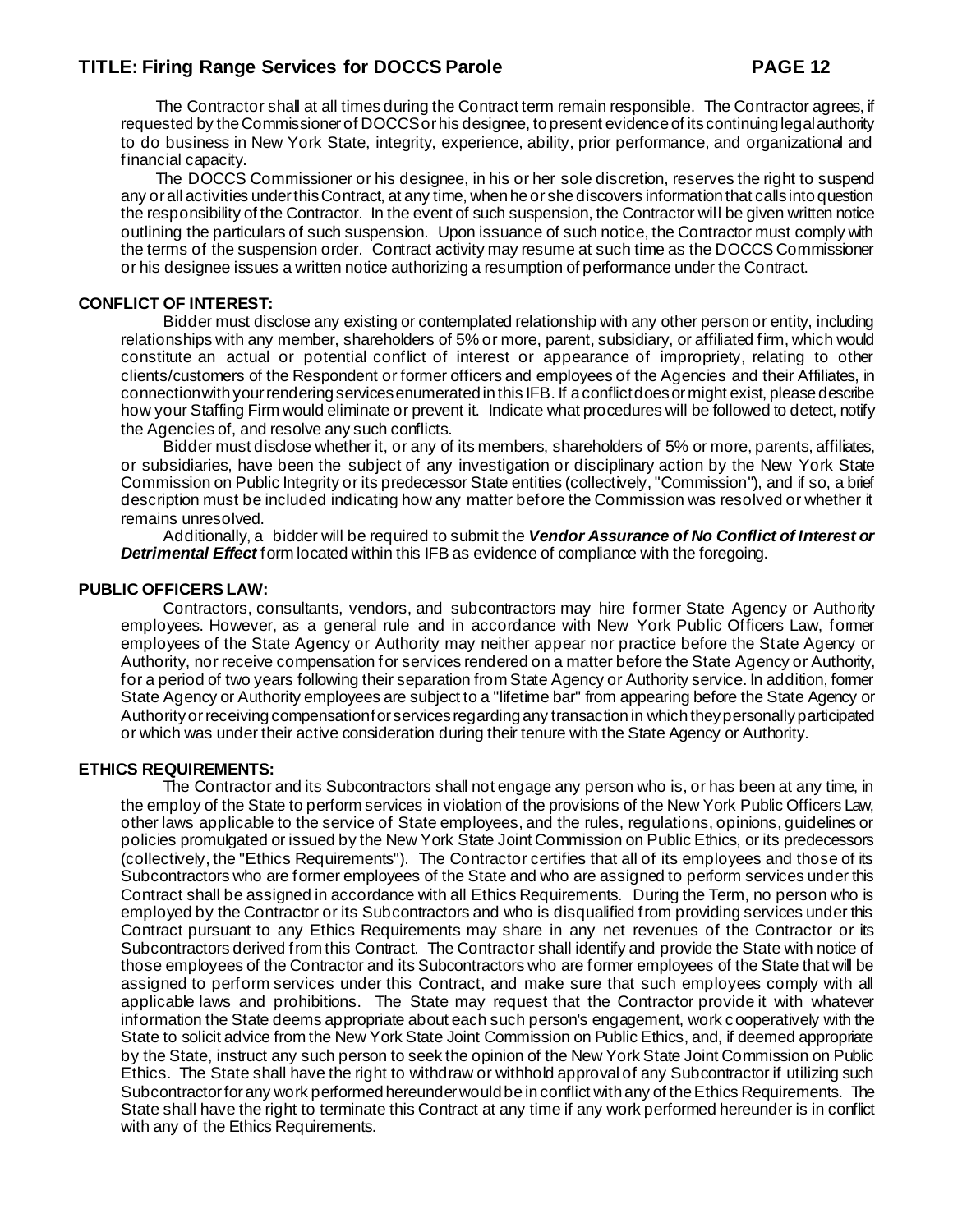#### **SUBCONTRACTING:**

The Contractor agrees not to subcontract any of its services, unless as indicated in its bid, without the prior written approval of the DOCCS. Approval shall not be unreasonably withheld upon receipt of written request to subcontract.

The Contractor may arrange for a portion/s of its responsibilities to be subcontracted to qualified, responsible subcontractors, subject to approval of the DOCCS. If the Contractor determines to subcontract a portion of the services, the subcontractors must be clearly identified and the nature and extent of its involvement in and/or proposed performance must be fully explained by the Contractor to the DOCCS. As part of this explanation, the subcontractor must submit to the DOCCS a completed *Vendor Assurance of No Conflict of Interest or Detrimental Effect* form, as required by the Contractor prior to execution of a contract.

The Contractor retains ultimate responsibility for all services performed under a contract.

All subcontracts shall be in writing and shall contain provisions, which are functionally identical to, and consistent with, the provisions of this IFB. Unless waived in writing by DOCCS, all subcontracts between the Contractor and subcontractors shall expressly name DOCCS as the sole intended third party beneficiary of such subcontract. DOCCS reserves the right to review and approve or reject any subcontract, as well as any amendment to said subcontract(s), and this right shall not make DOCCS a party to any subcontract or create any right, claim, or interest in the subcontractor or proposed subcontractor against DOCCS.

DOCCS reserves the right, at any time during the contract term to verify that the written subcontract between the Contractor and subcontractors is in compliance with all of the provisions of this Section and any subcontract provisions contained in this IFB.

The Contractor shall give DOCCS immediate notice in writing of the initiation of any legal action or suit which relates in any way to a subcontract with a subcontractor or which may affect the performance of the Contractor's duties under a contract. Any subcontract shall not relieve the Contractor in any way of any responsibility, duty and/or obligation of a contract.

If at any time during performance under the contract the total compensation to a subcontractor exceeds or is expected to exceed \$100,000, that subcontractor shall be required to submit and certify a Vendor Responsibility Questionnaire.

#### **PRICE:**

Bid price shall be inclusive of all costs; including but not be limited to labor, materials, parts, supplies, transportation, travel, licenses, insurance, administrative, profit, ancillary costs, and miscellaneous charges such as any applicable taxes or fees.

#### **METHOD OF AWARD:**

DOCCS plans to award one (1) vendors. The award shall be made to the lowest responsive and responsible bidder that can meet the specific requirements as outlined in the Scope of Services.

#### **EQUAL LOW BIDS (TIE BIDS):**

(a) DOCCS shall resolve a tie bid in the following order of priority when two or more low bids are equal in all respects:

- 1) Certified New York State Minority or Woman Owned Business Enterprise (MWBE)
- 2) Certified New York State Service Disabled Veteran Owned Business (SDVOB)
- 3) Certified New York State Disadvantaged Business Enterprise (DBE)
- 4) Small New York State Business
- 5) New York State Vendor
- 6) Small Business (other than located in New York State)
- 7) Previous Vendor

(b) If two or more bidders still remain equally eligible after application of paragraph (a) of this section, award shall be made through a drawing limited to those bidders. The drawing shall be witnessed by at least three persons, and the contract file shall contain the names and addresses of the witnesses and the person supervising the drawing.

#### **MINOR DEVIATIONS (s)/MINOR TECHNICALITY:**

DOCCS reserves the right to have the flexibility to consider bids with minor deviations or technicalities and to waive minor deviations or technicalities that may be consistent with the intent and scope of the solicitation. The flexibility may permit a reasonable outcome in cases where the results of a fair, competitive process are clear but the award of a contract is threatened due to a minor technicality or a minor deviation.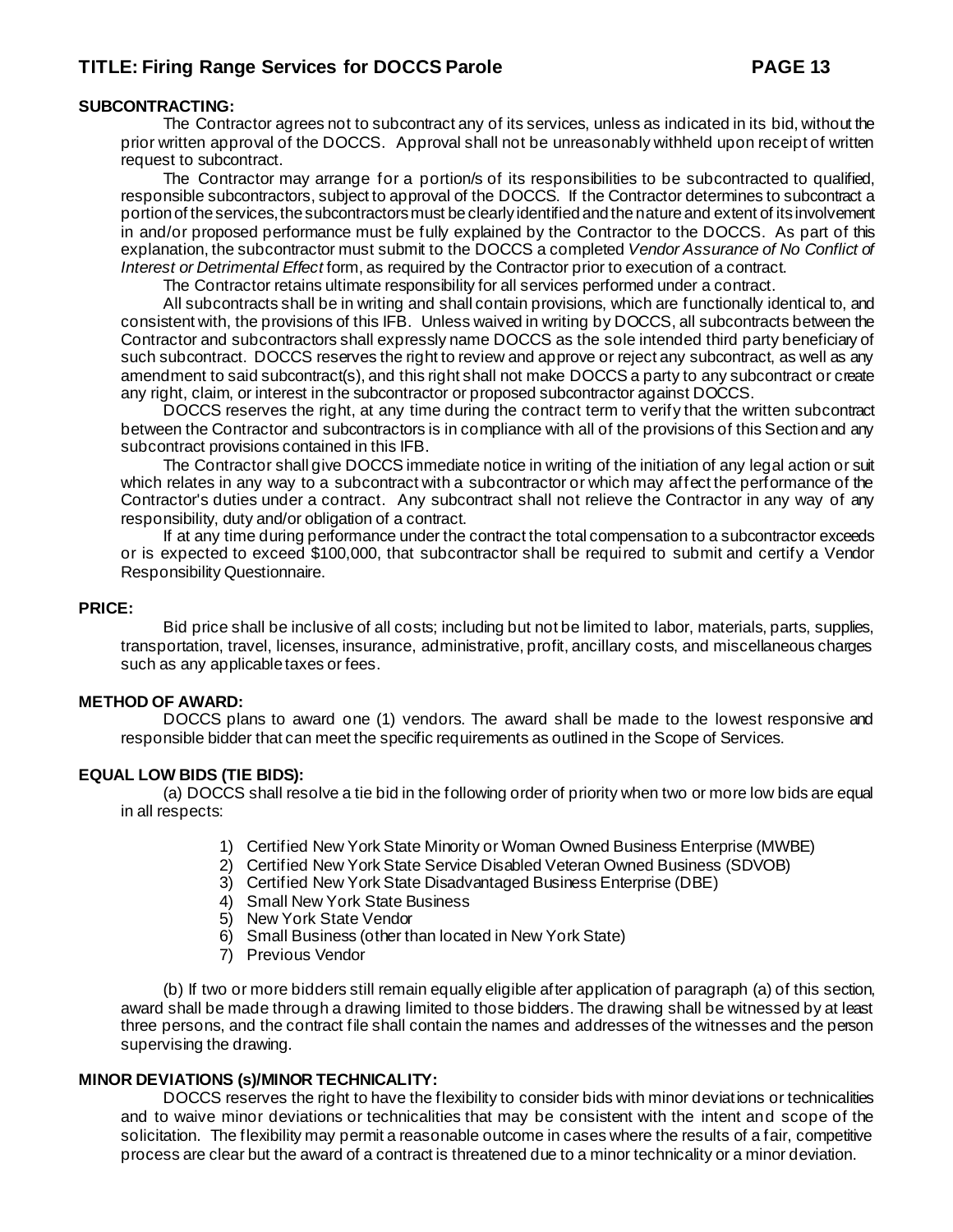#### **"OR EQUAL":**

The State reserves the right to determine if a product/service is 'equal' to bid specifications. Bids with minor deviations or technicalities may be waived if consistent with the intent and scope of the solicitation. The flexibility may permit a reasonable outcome in cases where the results of a fair, competitive process are clear but the award of a contract is threatened due to a minor technicality or a minor deviation.

#### **CONTRACT PAYMENTS:**

Contractor shall provide complete and accurate billing invoices to the Agency in order to receive payment. Billing invoices submitted to the Agency must contain all information and supporting documentation required by the Contract, the Agency and the State Comptroller. Payment for invoices submitted by the Contractor shall only be rendered electronically unless payment by paper check is expressly authorized by the Commissioner, in the Commissioner's sole discretion, due to extenuating circumstances. Such electronic payment shall be made in accordance with ordinary State procedures and practices. The Contractor shall comply with the State Comptroller's procedures to authorize electric payments. Authorization forms are available at the State Comptroller's website at [www.osc.state.ny.us/epay/index.htm](http://www.osc.state.ny.us/epay/index.htm), by email at [epunit@osc.state.ny.us](mailto:epunit@osc.state.ny.us), or by telephone at (518) 474-4032. Contractor acknowledges that it will not receive payment on any invoices submitted under this Contract if it does not comply with the State Comptroller's electronic payment procedures, except where the Commissioner has expressly authorized payment by paper check as set forth above.

Please note that in conjunction with New York State's implementation of a Statewide Financial System (SFS), the Office of the State Comptroller requires all vendors doing business with New York State agencies to complete a substitute W-9 form. Vendors registering for electronic payment can complete the W-9 form when they register. Vendors already registered for electronic payment are requested to go to the above website and complete the Substitute W-9 form and submit following the instructions provided.

#### **BILLING:**

Payment will be based on an invoice used in the supplier's normal course of business. Each company invoice must be itemized and include the following information:

- 1. A unique invoice number
- 2. NYS Contract Number
- 3. Contractor's New York State Supplier (Vendor) ID
- 4. Purchase Order Number
- 5. PO Line Number and Description

Invoices without the above stated information will be returned to Contractor to be completed as required in the paragraph above. Payment will not be issued and will not be due and owing until a corrected invoice is received and approved by DOCCS.

All Invoices are to be submitted for payment to: **Business Service Center Accounts Payable -or-** [accountspayable@ogs.ny.gov](mailto:accountspayable@ogs.ny.gov) **1220 Washington Ave., Building 5, 5th Floor Albany, NY 12226**

#### **INTEREST:**

Interest on late payment is governed by State Finance Law, Section 179-M.

#### **ESTIMATED/SPECIFIC QUANTITIES:**

The quantities or dollar values listed are estimated only. See "Estimated/Specific Quantity Contracts" in Appendix B, General Specifications.

#### **CONTRACT PERIOD AND RENEWALS:**

It is the intention of the State to enter into a contract for a period of five (5) years as stated on the Invitation for Bids except that the commencement and termination dates appearing on the Invitation for Bids may be adjusted forward unilaterally by the State for any resulting contract for up to two calendar months, by indicating such change on the Contract Award Notification.

The contract dates may be adjusted forward beyond two months only with the approval of the successful bidder. If, however, the bidder is not willing to accept an adjustment of the contract dates beyond the twomonth period, the State reserves the right to proceed with an award to another bidder.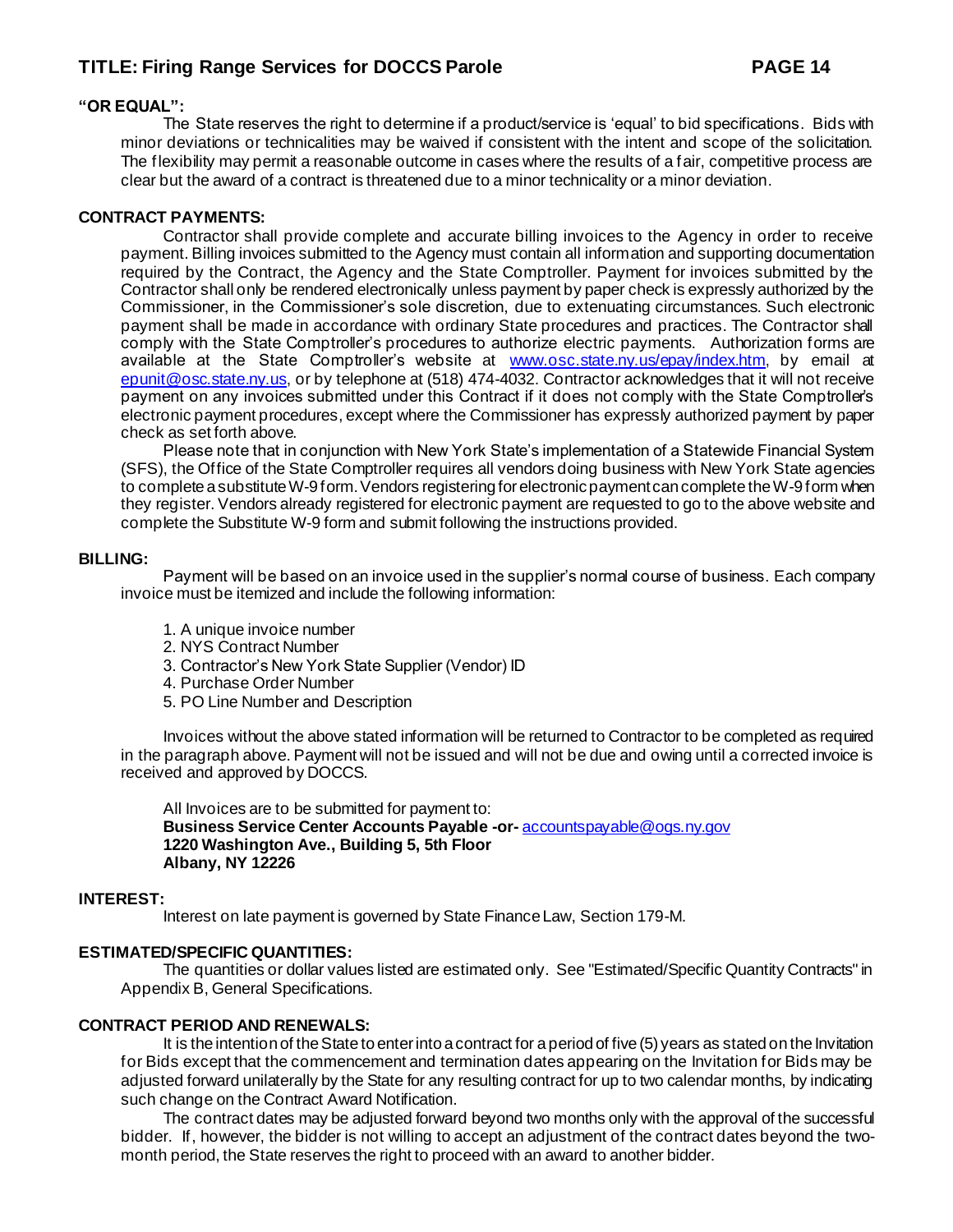#### **REJECTION:**

The State reserves the right to reject an obviously unbalanced bid or to make "NO AWARD" on individual listings or sub-items if individual bid prices are deemed to be unbalanced or excessive or if an error in the solicitation becomes evident. In such case, ranking and evaluation of bids may be made on remaining items. Award would be made on the remaining items. The determination of an unbalanced bid shall be at the sole discretion of the State. Options contained in this paragraph shall also be at the State's sole discretion.

#### **PRICE ADJUSTMENT:**

Price shall remain firm for the first year. Thirty days prior to each anniversary date of the award, the Contractor may request a rate change (increase or decrease) based upon fluctuations in the latest published copy of the Consumer Price Index for all urban consumers as published by the U S. Department of Labor, Bureau of Labor Statistics, Washington, D.C. 20212. (**Specifically—Northeast Urban, Not Seasonally Adjusted, Services, Series ID: CUUR0100SAS**). The index is also available through the Internet at the US Bureau of Labor Statistics web site a[t www.bls.gov](http://www.bls.gov/).

If during the time the Price Adjustment is requested, and the above series ID is discontinued or not available, the State reserves the right to implement another applicable index.

Price adjustments using the CPI involve changing the base payment by the percent change in the level of the CPI between the reference period and a subsequent time period. This is calculated by first determining the index point change between the two periods and then the percent change. The price adjustment shall be calculated as follows. Take the CPI for the 3<sup>rd</sup> month prior to the month of the start date of the awarded contract and subtract this figure from the CPI value for the  $3<sup>rd</sup>$  month prior to the anniversary date of the awarded contract. (e.g.: If contract begins in June, use the March CPI) That sum is then divided by the CPI value for the original 3<sup>rd</sup> month prior to start date and this result is then multiplied by 100 to equal the percent change which is the price adjustment value. This percentage of increase or decrease shall be applied to the next contract year, effective on the anniversary date of the contract. The following example illustrates the computation of percent change:

| Example (fictitious):          |                    |
|--------------------------------|--------------------|
| CPI for current period         | 136.0              |
| Less CPI for previous period   | 129.9              |
| Equals index point change      | 6.1                |
| Divided by previous period CPI | 129.9              |
| Equals                         | 0.047              |
| Result multiplied by 100       | $0.047 \times 100$ |
| Equals percent change          | 4.7                |
|                                |                    |

The Contractor has the sole responsibility to submit invoices at the adjusted rate on the applicable anniversary date and shall provide a copy of the index and other supporting documentation necessary to support the increase or decrease to the Authorized User, as appropriate. Should the Contractor fail to submit adjusted invoices and/or supporting documentation within three (3) months after the applicable anniversary date, the Contractor shall be deemed to have waived its right to any increase in price for that year, but the State shall not be barred from making the appropriate adjustment in the case of a decrease determined in accordance with the above methodology.

#### **CANCELLATION FOR CAUSE AND CONVENIENCE:**

This agreement may be terminated by mutual agreement upon thirty (30) days written notice. Also, NYS DOCCS may terminate the agreement immediately for cause, upon written notice, if the contractor fails to comply with the terms and conditions of this agreement and/or with any laws, rules, regulations, policies or procedures of the State of New York affecting this agreement.

The State of New York retains the right to cancel this contract, in whole or in part without reason provided that the Contractor is given at least thirty (30) days notice of its intent to cancel. This provision should not be understood as waiving the State's right to terminate the contract for cause or stop work immediately for unsatisfactory work, but is supplementary to that provision. Any such cancellation shall have no effect on existing Agency agreements, which are subject to the same 30-day discretionary cancellation or cancellation for cause by the respective user Agencies.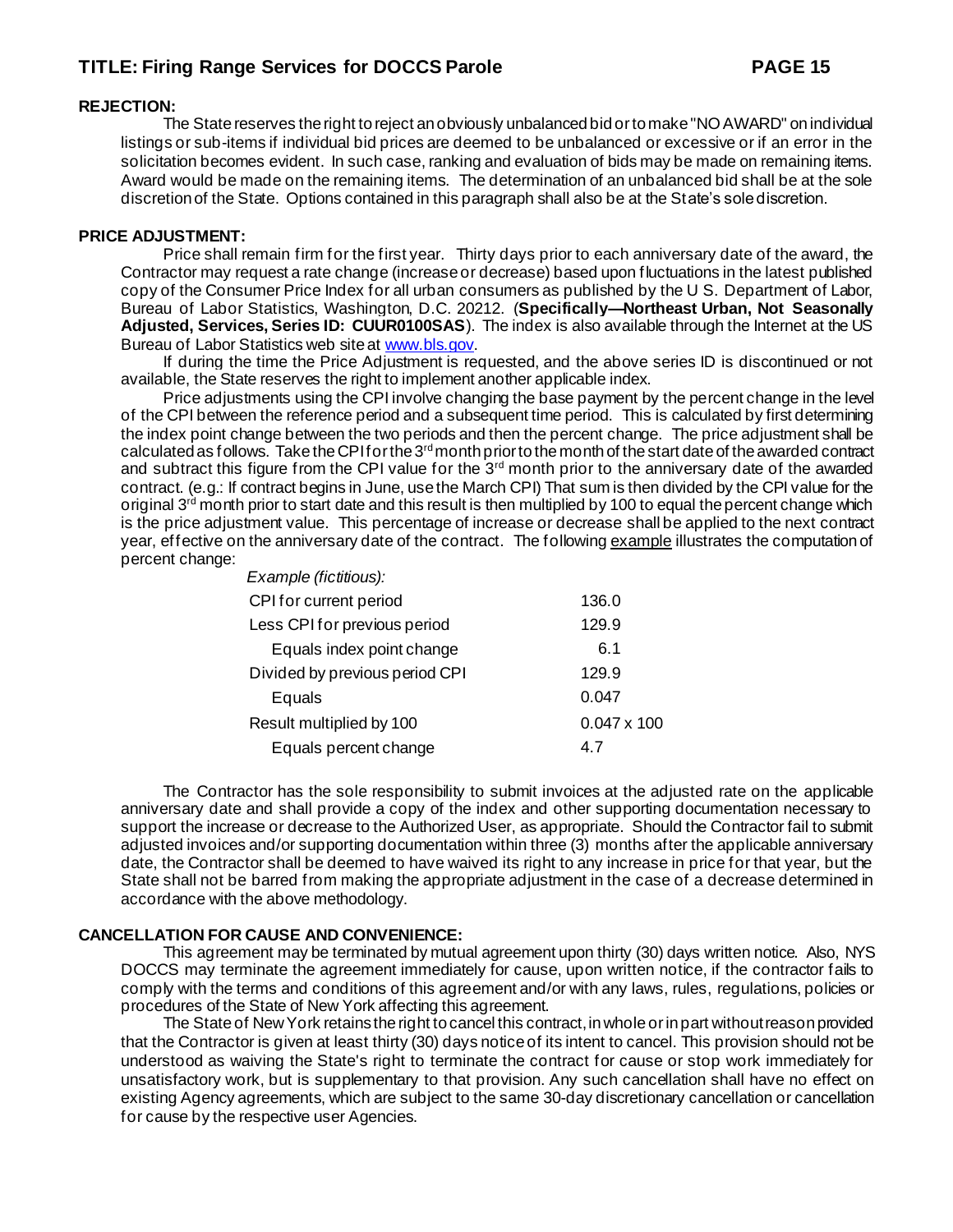#### **WARRANTIES:**

See "Warranties" in Appendix B, Specifications.

At time of bid opening, product offered must meet all requirements of this solicitation including full commercial/retail availability. Product literature and specification must also be available.

#### **CERTIFICATE OF INSURANCE:**

Bidders must have the necessary insurance to comply with New York State requirements. **A copy of that insurance certificate shall be submitted from the successful bidder.** 

Prior to providing any service to the State of New York, the bidder must provide another copy of the insurance certificate naming the State of New York and New York State Department of Corrections and Community Supervision as "additional named insured" in its liability policy.

#### **WORKERS' COMPENSATION INSURANCE AND DISABILITY BENEFITS REQUIREMENTS:**

Workers' Compensation Law (WCL) §57 & §220 requires the heads of all municipal and state entities to ensure that businesses applying for permits, licenses or contracts document it has appropriate workers' compensation and disability benefits insurance coverage. These requirements apply to both original contracts and renewals, whether the governmental agency is having the work done or is simply issuing the permit, license or contract. Failure to provide proof of such coverage or a legal exemption will result in a rejection of your bid or renewal.

#### **1. Proof of Compliance with Workers' Compensation Coverage Requirements:**

**An ACORD form is NOT acceptable proof of workers' compensation coverage.** In order to provide proof of compliance with the requirements of the Workers' Compensation Law pertaining to workers' compensation coverage, a contractor shall:

- A) Be legally exempt from obtaining Workers' Compensation insurance coverage; or
- B) Obtain such coverage from an insurance carrier; or
- C) Be a Workers' Compensation Board-approved self-insured employer or participate in an authorized self-insurance plan.

A Contractor seeking to enter into a contract with the State of New York shall provide one of the following forms to DOCCS at the time of bid submission or shortly after the opening of bids:

- A) Form CE-200, Certificate of Attestation for New York Entities With No Employees and Certain Out of State Entities, That New York State Workers' Compensation and/or Disability Benefits Insurance Coverage is Not Required, which is available on the Workers' Compensation Board's website [\(www.wcb.ny.gov](http://www.wcb.ny.gov/)); (Reference applicable IFB# on the form.)
- B) Certificate of Workers' Compensation Insurance:
	- 1) Form C-105.2 (9/07) if coverage is provided by the contractor's insurance carrier, contractor must request its carrier to send this form to the New York State Office of General Services, or
	- 2) Form U-26.3 if coverage is provided by the State Insurance Fund, contractor must request that the State Insurance Fund send this form to NYS DOCCS Central Office.
- C) Form SI-12, Certificate of Workers' Compensation Self-Insurance available from the New York State Workers' Compensation Board's Self-Insurance Office.
- D) Form GSI-105.2, Certificate of Participation in Workers' Compensation Group Self-Insurance available from the contractor's Group Self-Insurance Administrator.

#### **2. Proof of Compliance with Disability Benefits Coverage Requirements:**

In order to provide proof of compliance with the requirements of the Workers' Compensation Law pertaining to disability benefits, a contractor shall:

- A) Be legally exempt from obtaining disability benefits coverage; or
- B) Obtain such coverage from an insurance carrier; or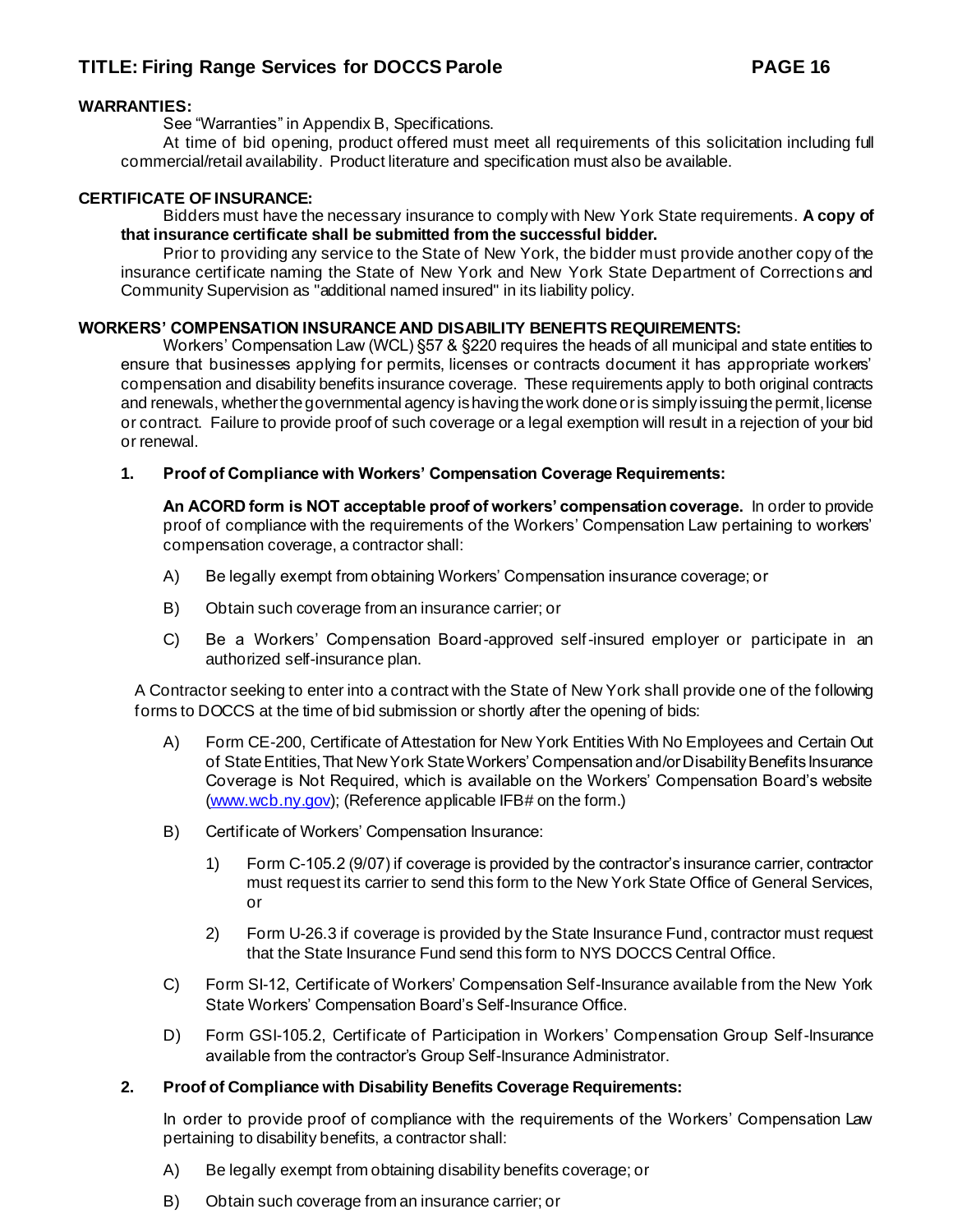C) Be a Board-approved self-insured employer.

A Contractor seeking to enter into a contract with the State of New York shall provide one of the following forms to DOCCS at the time of bid submission or shortly after the opening of bids:

- A) Form CE-200, Certificate of Attestation for New York Entities With No Employees and Certain Out of State Entities, That New York State Workers' Compensation and/or Disability Benefits Insurance Coverage is Not Required, which is available on the Workers' Compensation Board's website [\(www.wcb.ny.gov](http://www.wcb.ny.gov/)); (Reference applicable IFB # on the form.)
- B) Form DB-120.1, Certificate of Disability Benefits Insurance. Contractor must request its business insurance carrier to send this form to the New York State Office of General Services; or
- C) Form DB-155, Certificate of Disability Benefits Self-Insurance. The Contractor must call the Board's Self-Insurance Office at 518-402-0247 to obtain this form.

#### **ALL OF THE ABOVE REFERENCED FORMS, EXCEPT CE-200, SI-12 & DB-155 MUST NAME**:

NYS DOCCS as the Entity Requesting Proof of Coverage (Entity being listed as the Certificate Holder)

**Workers' Compensation** - <http://www.wcb.ny.gov/content/onlineforms/obtainC105.jsp> **Disability Benefits** - <http://www.wcb.ny.gov/content/onlineforms/obtainDB120-1.jsp> **Exemption** - [http://www.wcb.ny.gov/content/ebiz/wc\\_db\\_exemptions/requestExemptionOverview.jsp](http://www.wcb.ny.gov/content/ebiz/wc_db_exemptions/requestExemptionOverview.jsp)

#### **REFERENCES:**

As per the "Vendor Responsibility Disclosure" clause, bidders may be required to provide references of the bidder's largest customers. References shall be commercial or governmental accounts, and should demonstrate the ability of the vendor to perform jobs similar in scope to the size, nature and complexity of the outlined bid. The references shall include the:

- Name, address, contact person, telephone number, fax number, and number of years bidder has serviced the referenced account;
- Volume of business performed within the past three years for each referenced account.

#### **FINANCIAL STABILITY:**

As per the "Vendor Responsibility Disclosure" clause, bidder may be required to document its ability to service a contract with dollar sales volume similar to scope of this bid through submission of financial statements documenting past sales history. The bidder must be financially stable and able to substantiate the financial statements of its company. In addition to sales history, current financial statements may be requested and must be provided within five business days. The state reserves the right to request additional documentation from the bidder and to request reports on financial stability from independent financial rating services. The state reserves the right to reject any bidder who does not demonstrate financial stability sufficient for the scope of this bid.

#### **USE OF RECYCLED OR REMANUFACTURED MATERIALS:**

New York State, as a member of the Council of Great Lakes Governors, supports and encourages vendors to use recycled, remanufactured or recovered materials in the manufacture of products and packaging to the maximum extent practicable without jeopardizing the performance or intended end use of the product or packaging unless such use is precluded due to health or safety requirements or product specifications contained herein. Refurbished or remanufactured components or products are required to be restored to original performance and regulatory standards and functions and are required to meet all other requirements of this bid solicitation. Warranties on refurbished or remanufactured components or products must be identical to the manufacturer's new equipment warranty or industry's normal warranty when re-manufacturer does not offer new equipment. See "Recycled or Recovered Materials" in Appendix B, General Specifications.

#### **INFORMATION TO BE FURNISHED WITH BID:**

The bidder shall submit with its bid detailed specifications, circulars and all necessary data on the product to be furnished. If the product offered differs from the provisions listed, such differences must be explained in detail. Failure to submit any of the above data may result in rejection of the bid. The State, however, reserves the right to request any additional information deemed necessary for the proper evaluation of bids.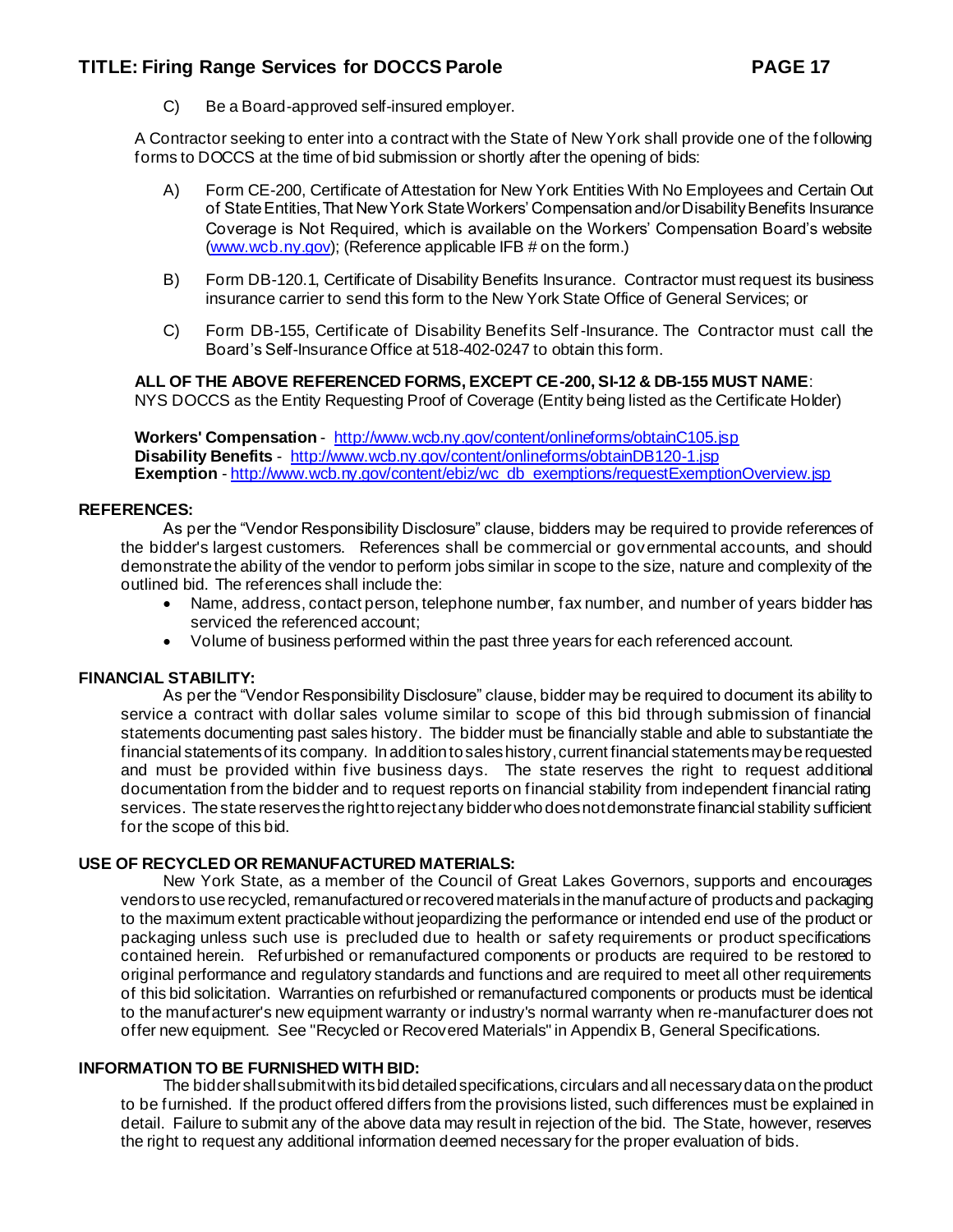#### **EPA ENERGY STAR PROGRAM:**

The Federal EPA, in cooperation with manufacturers, continues a program to foster the manufacture of energy efficient equipment. New York State fully supports this effort and requires all products offered to comply with EPA Energy Star guidelines for energy efficiency. The State may discontinue use of and/or delete from contract selected products as mandated by any NYS energy legislation that is enacted during the term of this contract. The contractor shall have no recourse with the State for such discontinuance/deletion.

#### **PREFERRED SOURCE NOTE:**

All bidders should note that certain legally established preferred source suppliers, such as Correctional Industries (Corcraft), New York State Preferred Source Program For People Who Are Blind , and NYS Industries for the Disabled have expressed an interest in supplying products/services covered by this solicitation. Therefore, one or more of these suppliers may be designated as a "Preferred Source" and as a result, we may issue no award for the products/services affected.

#### **GENERAL REQUIREMENTS**

The Bidder agrees:

- **1.** to adhere to all State and Federal laws and regulations in connection with the contract; and,
- **2.** to notify DOCCS of any changes in the legal status or principal ownership of the firm, forty-five (45) days in advance of said change.
- **3.** that in any contract resulting from this IFB, it shall be completely responsible for its work, including any damages or breakdowns caused by its failure to take appropriate action; and,
- **4.** that any contract resulting from this IFB may not be assigned, transferred, conveyed or the work subcontracted without the prior written consent of the Commissioner of DOCCS.
- **5.** that for reasons of safety and public policy, in any contract resulting from this IFB, the use of illegal drugs and/or alcoholic beverages by the Contractor or its personnel shall not be permitted while performing any phase of the work herein specified.
- **6.** that the Commissioner's interpretation of specifications shall be final and binding upon the Contractor.
- **7.** that the Commissioner of DOCCS will make no allowance or concession to the Bidder for any alleged misunderstanding because of quantity, quality, character, location or other conditions.
- **8.** that should it appear that there is a real or apparent discrepancy between different sections of specifications concerning the nature, quality or extent of work to be furnished, it shall be assumed that the Bidder has based its bid on the more expensive option. Final decision will rest with the Commissioner of DOCCS.
- **9. Inspection** For purposes of any contract resulting from this IFB, the quality of service is subject to inspection and may be made at any reasonable time by the State of New York. Should it be found that quality of services being performed is not satisfactory and that the requirements of the specifications are not being met, the Commissioner DOCCS may terminate the contract and employ another contractor to fulfill the requirements of the contract. The existing Contractor shall be liable to the State of New York for costs incurred on account thereof.
- **10. Stop Work Order** The Commissioner of DOCCS reserves the right to stop the work covered by this IFB and any contract(s) resulting therefrom at any time that it is deemed the successful Bidder is unable or incapable of performing the work to the state's satisfaction. In the event of such stopping, DOCCS shall have the right to arrange for the completion of the work in such manner as it may deem advisable and if the cost thereof exceeds the amount of the bid, the successful Bidder shall be liable to the State of New York for any such costs on account thereof. In the event that DOCCS issues a stop work order for the work as provided herein, the Contractor shall have ten (10) working days to respond thereto before any such stop work order shall become effective.
- **11.** that it is the Contractor's responsibility to maintain the equipment and materials provided for the work consistent with applicable safety and health codes.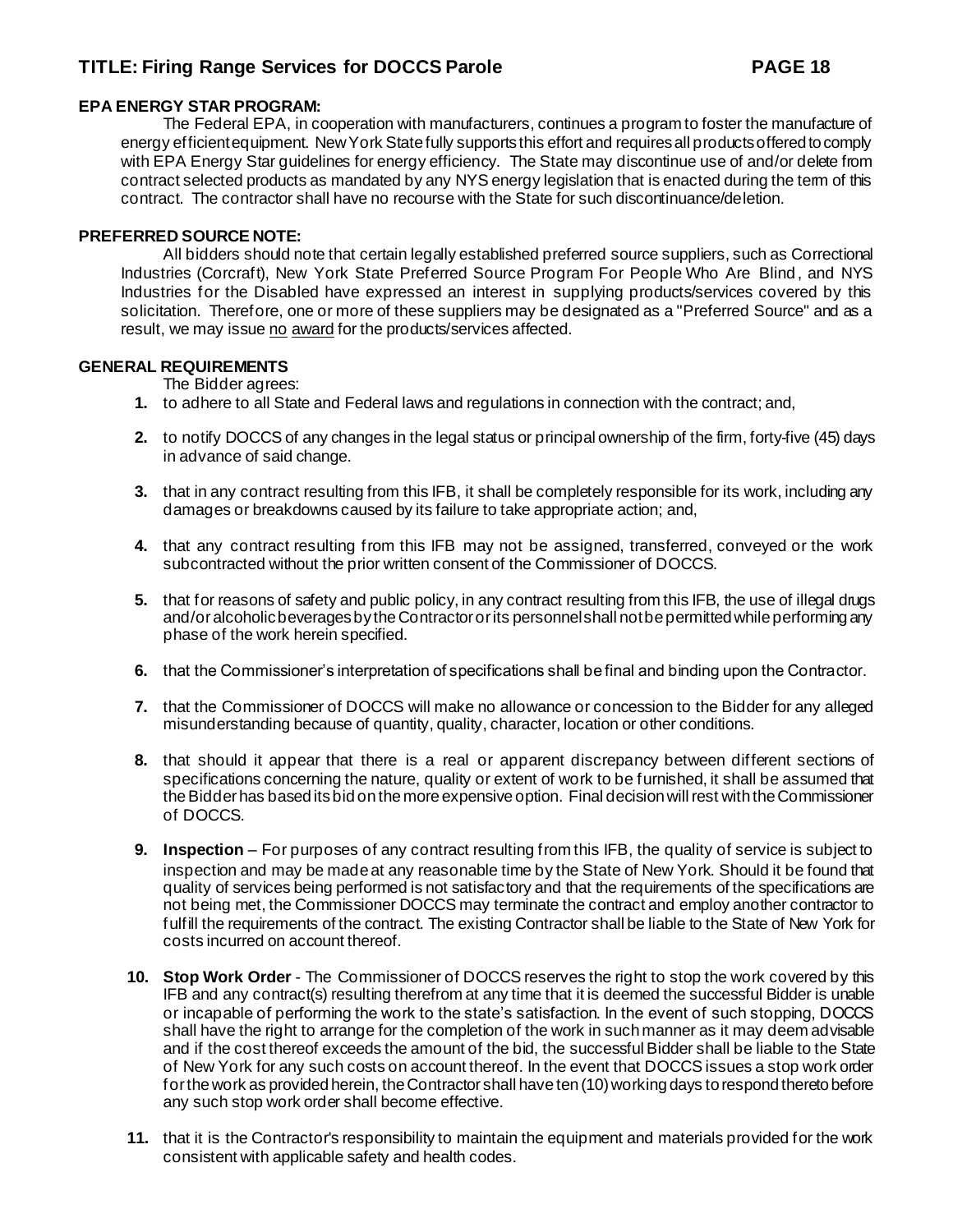### **PROCUREMENT RIGHTS**

The State of New York DOCCS reserves the rights for the following:

- 1. Reject any or all proposals received in response to the IFB/RFP;
- 2. Withdraw the IFB/RFP at any time, at the agency's sole discretion;
- 3. Make an award under the IFB/RFP in whole or in part;
- 4. Disqualify any bidder whose conduct and/or proposal fails to conform to the requirements of the IFB/RFP;
- 5. Seek clarifications and revisions of proposals;
- 6. Use proposal information obtained through site visits, management interviews and the state's investigation of a bidder's qualifications, experience, ability or financial standing, and any material or information submitted by the bidder in response to the agency's request for clarifying information in the course of evaluation and/or selection under the IFB/RFP;
- 7. Prior to the bid opening, amend the IFB/RFP specifications to correct errors or oversights, or to supply additional information, as it becomes available;
- 8. Prior to the bid opening, direct bidders to submit proposal modifications addressing subsequent IFB/RFP amendments;
- 9. Change any of the scheduled dates;
- 10. Eliminate any mandatory, non-material specifications that cannot be complied with by all of the prospective bidders;
- 11. Waive any requirements that are not material;
- 12. Negotiate with the successful bidder within the scope of the IFB/RFP in the best interest of the state;
- 13. Conduct contract negotiations with the next responsible bidder, should the Department be unsuccessful in negotiating with the selected bidder;
- 14. Utilize any and all ideas submitted in the proposals received;
- 15. Every offer shall be firm and not revocable for a period of ninety days from the bid opening, to the extent not inconsistent with section 2-205 of the uniform commercial code. Subsequent to such ninety days, any offer is subject to withdrawal communicated in a writing signed by the offerer, and;
- 16. Require clarification at any time during the procurement process and/or require correction of arithmetic or other apparent errors for the purpose of assuring a full and complete understanding of an offerer's proposal and/or to determine an offerer's compliance with the requirements of the solicitation.

**Please Note:** The State is not liable for any costs incurred by Bidders in the preparation and production of bids or for any work performed prior to the issuance of a contract.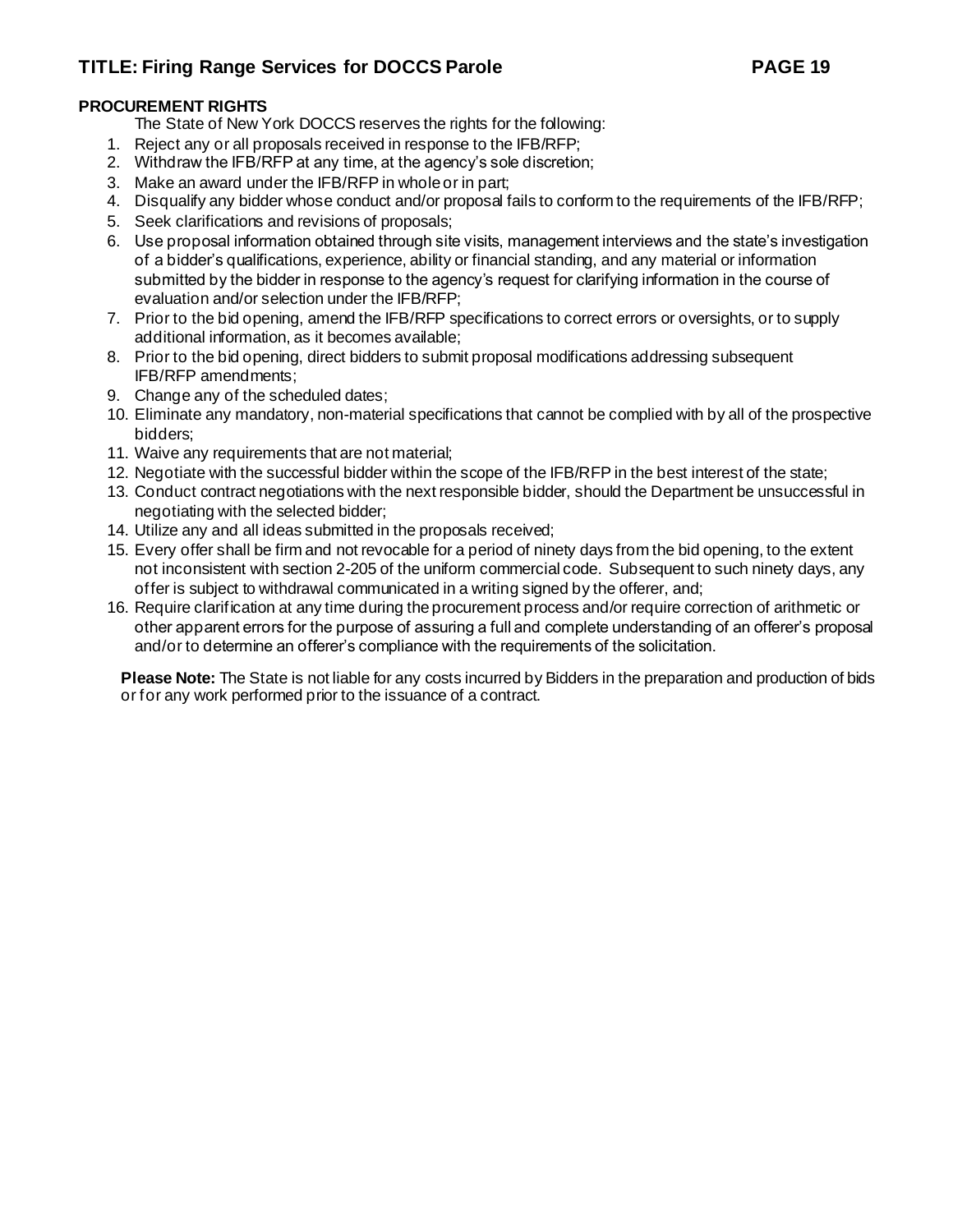## **SCOPE OF SERVICES**

#### **OVERVIEW:**

The New York State Department of Corrections and Community Supervision is seeking bids from responsive and qualified vendors interested in entering into a five (5) year contract . The range will be used by NYS DOCCS employees for the purposes of initial qualifications, pre-qualifications, and annual requalifications. The specific needs for NYS DOCCS's Parole Unit are outlined below. Range(s) must comply with all applicable local, State and Federal requirements and regulations. DOCCS will provide the appropriate amount of range officers daily to ensure safe use of the firing range. DOCCS will also provide daily clean-up of range if nessecary. If necessary, DOCCS staff will not leave premise until approved by Vendor staff. DOCCS will also provide targets, backers, frames, and all other necessary items needed for their training.

#### **SPECIFICATIONS:**

- Must be within or about 50 miles of all three (3) of the following offices
	- o New Rochelle Area Office; 3 Cottage Place, New Rochelle, NY 10801
	- o Peekskill area Office; 201 South James Street, Basement Level, Peekskill, NY 10566
	- o Poughkeepsie Area Office; 20 Manchester Road, Poughkeepsie NY, 12603
- Provide one 25-yard shooting range (10 stations) for 9mm handgun training
- Allow for DOCCS to, at maximum, bring ten (10) shooters per day.
- Range must be accessible 12 months a year. Accessibility includes maintaining roadways in passable condition, clearing snow and ice, and making needed repairs in a timely manner. DOCCS will primarialy request usage of the range from April  $1<sup>st</sup>$  through December  $15<sup>th</sup>$ . DOCCS may need to schedule additional range useage from December 16<sup>th</sup> through March 31<sup>st</sup>.
- The vendor's hours of operation must be Monday thru Friday, excluding Holidays, from 8:00 am to 4:00 pm. For preparation and cleanup purposes, DOCCS firearms instructors must have access to the premises at 7:00 am, one hour prior to class starting, until 5:00 pm, one hour after class ends.
- Must be able to accommodate for low light/night training. Prior to scheduling and holding said training sessions, DOCCS will provide vendors with 30 days advance written notice and will only proceed with the consent of the vendor. In an effort to minimize disturbance to surrounding residences, low light/night training will be restricted to October 15<sup>th</sup> through April 15<sup>th</sup>, sunset occurring on or before 6:30 pm at those times of year. For the purpose of the low light/night training; all shooting will be restricted to occur no sooner than ½ hour prior to sunset and must conclude within 2 hours after sunset respective daily. DOCCS will reimburse the vendor for the duration of the training session. DOCCS will provide a voucher at time of use.
- Must have adequate parking (parking for up to 10 shooters and 4 instructors daily) designated for DOCCS staff only. If this parking is not in immediate proximity to the range and office area, temporary parking must be allowable for loading and unloading of vehicles.
- Provide telephone line, computer, and electric connectivity and install electric meter. Vendors may invoice electric usage for reimbursement on a quarterly basis, net due 30 days.
- Provide one (1) portosan and access to water for hand washing.
- Provide at minimum of four (4) trash and recycling recepticals. Two recepticles (one trash and one recyclable) should be near the range itself while the other two should be near the office area.
- Provide appropriate staff that will inspect the Licensed Premises, while DOCCS staff is still present, at the end of daily use to make sure that the Licensed Premises has been left in a satisfactory condition.
- Allow access to one classroom/training space. Classroom/training space should be able to accommodate approximately 15 people and must be equipped with adequate heat and ventilation, air conditioning, lighting, toilet facilities and classroom furniture including chalk or white boards, seating and tables or student desks.
- Provide storage space for one 8'x8'x6' ammunition bunker (DOCCS will provide the actual 8'x8'x6' ammunition bunker)
- Provide storage space for one 8'x20'x8' office trailer (DOCCS will provide the actual 8'x20'x8' office trailer)
- Provide storage space for one 8'x20'x8' container (DOCCS will provide the actual 8'x20'x8' container)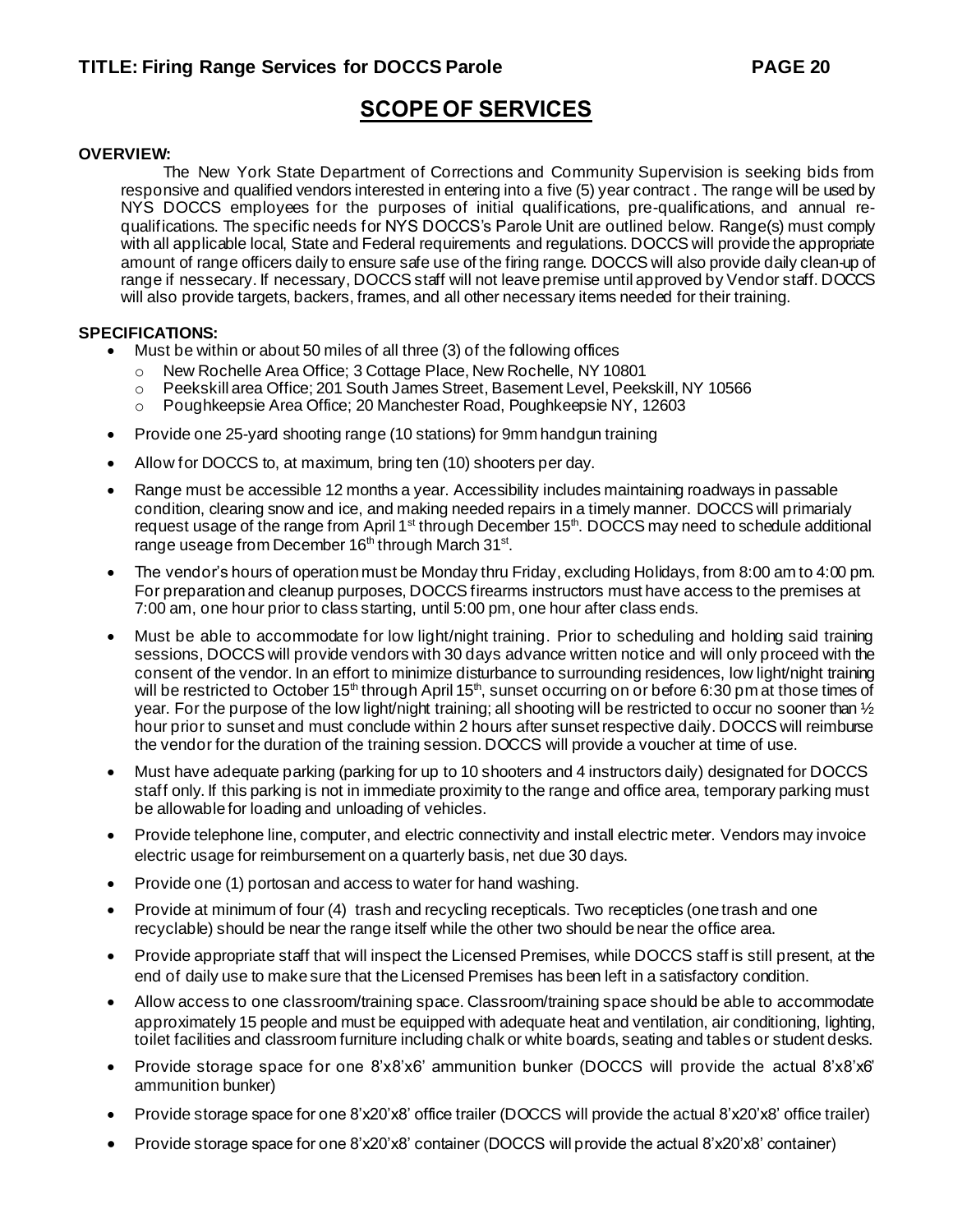| PLEASE USE BLACK INK OR TYPEWRITER WHEN<br>BE SURE YOU HAVE<br>PREPARING YOUR BID.<br><b>INSERTED YOUR COMPANY'S NAME IN THE BOX</b>                                                                                                                  | <b>Bidder</b>                                                                                                               |
|-------------------------------------------------------------------------------------------------------------------------------------------------------------------------------------------------------------------------------------------------------|-----------------------------------------------------------------------------------------------------------------------------|
| ⇒ ⇒ ⇒ ⇒ ⇒ ⇒ ⇒ ⇒                                                                                                                                                                                                                                       |                                                                                                                             |
|                                                                                                                                                                                                                                                       | <b>BID PRICE PAGE</b>                                                                                                       |
| The rates for the days DOCCS Parole uses the range are as follows: Rate per person and/or Minimum rate for day of<br>utilization, as applies.                                                                                                         |                                                                                                                             |
|                                                                                                                                                                                                                                                       |                                                                                                                             |
|                                                                                                                                                                                                                                                       |                                                                                                                             |
|                                                                                                                                                                                                                                                       |                                                                                                                             |
|                                                                                                                                                                                                                                                       |                                                                                                                             |
|                                                                                                                                                                                                                                                       |                                                                                                                             |
|                                                                                                                                                                                                                                                       |                                                                                                                             |
| *Values are estimated numbers, actual numbers may vary. Payment will be based on actuals.                                                                                                                                                             |                                                                                                                             |
| according to the needs of DOCCS Albany Training Academy throughout the term of the contract.                                                                                                                                                          | **The minimum utilization of the vendor's facility is not guaranteed. The Academy utilization of the facility may fluctuate |
| Bid price shall be inclusive of all costs; including but not limited to storage, labor, installation, materials, parts, supplies,<br>transportation, travel, licenses, insurance, administrative, profit, ancillary costs, and miscellaneous charges. |                                                                                                                             |
|                                                                                                                                                                                                                                                       |                                                                                                                             |
|                                                                                                                                                                                                                                                       |                                                                                                                             |

**RETURN THIS PAGE AS PART OF THE BID**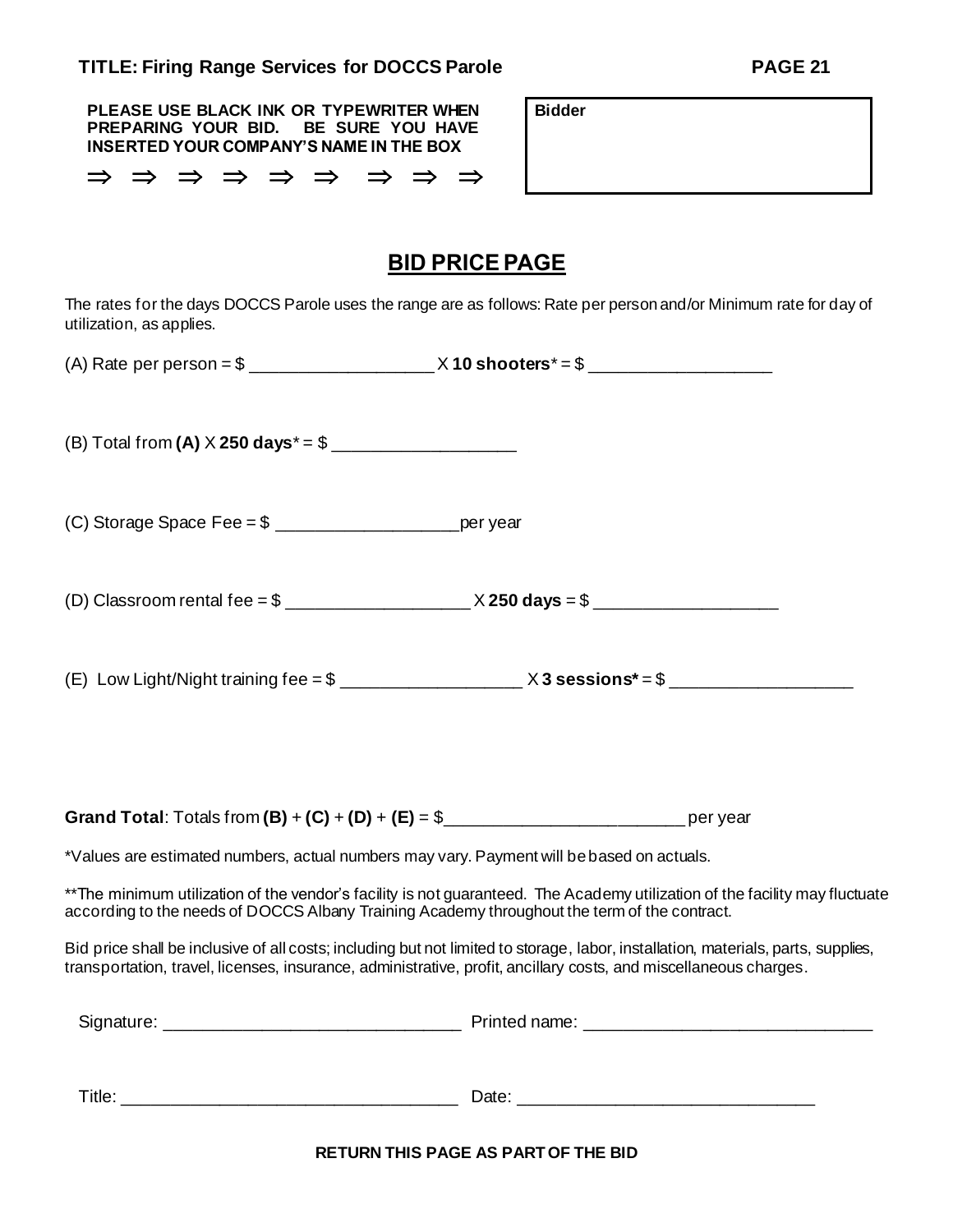**PLEASE USE BLACK INK OR TYPEWRITER WHEN PREPARING YOUR BID. BE SURE YOU HAVE INSERTED YOUR COMPANY'S NAME IN THE BOX**

 $\Rightarrow$   $\Rightarrow$   $\Rightarrow$   $\Rightarrow$   $\Rightarrow$ 

**Bidder**

**NOTES TO BIDDERS:**

| <b>FAILURE TO ANSWER THE QUESTIONS WILL DELAY THE</b><br>EVALUATION OF YOUR BID AND MAY RESULT IN<br>REJECTION OF YOUR BID. |                                                                                                                                                                                                                                                                                                                                   |               | <b>Please Circle/Enter Answers Below</b> |           |           |
|-----------------------------------------------------------------------------------------------------------------------------|-----------------------------------------------------------------------------------------------------------------------------------------------------------------------------------------------------------------------------------------------------------------------------------------------------------------------------------|---------------|------------------------------------------|-----------|-----------|
|                                                                                                                             | Are prices quoted the same as or lower than those quoted<br>other corporations, institutions and government agencies<br>(including GSA/VA contracts) on similar products,<br>quantities, terms and conditions? See "Best Pricing Offer"<br>in Appendix B, General Specifications.<br>If "NO", please explain on a separate sheet. | <b>YES</b>    |                                          | <b>NO</b> |           |
|                                                                                                                             | Do you have a contract with the General Services<br>Administration (GSA) or Veterans Affairs (VA) for products<br>offered? (Check all that apply.)                                                                                                                                                                                | <b>GSA</b>    |                                          | VA        | <b>NO</b> |
|                                                                                                                             | If yes, will you offer New York State pricing equal to or<br>better than your GSA or VA pricing?                                                                                                                                                                                                                                  | <b>GSA</b>    |                                          | <b>VA</b> | <b>NO</b> |
|                                                                                                                             | If yes, a copy of the GSA or VA schedule is required.<br>Have you included a copy?                                                                                                                                                                                                                                                | <b>GSA</b>    |                                          | VA        | <b>NO</b> |
|                                                                                                                             | Is this product available only on a "direct from the<br>manufacturer basis" or can pricing be obtained from<br>dealers or distributors? Check one:<br>If you are a manufacturer and have checked "Other",                                                                                                                         |               | <b>Manufacturer</b>                      |           | Other     |
|                                                                                                                             | please attach listing of authorized dealers and distributors.                                                                                                                                                                                                                                                                     | <b>YES</b>    |                                          | <b>NO</b> |           |
|                                                                                                                             | Do you have your catalog available on the Internet?                                                                                                                                                                                                                                                                               | <b>YES</b>    |                                          | <b>NO</b> |           |
|                                                                                                                             | If yes, do you have the ability to make NYS pricing<br>available along with your catalog on line?                                                                                                                                                                                                                                 | <b>YES</b>    |                                          | <b>NO</b> |           |
|                                                                                                                             | Does bidder offer Electronic Access Ordering (EDI)?                                                                                                                                                                                                                                                                               | <b>YES</b>    |                                          | <b>NO</b> |           |
|                                                                                                                             | Are any products offered manufactured from recycled<br>materials?                                                                                                                                                                                                                                                                 | <b>YES</b>    |                                          | <b>NO</b> |           |
|                                                                                                                             | If awarded a contract, will bidder accept the New York<br>State Procurement Card for orders not to exceed \$10,000                                                                                                                                                                                                                | <b>YES</b>    |                                          | <b>NO</b> |           |
|                                                                                                                             | If bidder limits the maximum acceptable card amount to<br>less than \$10,000, please indicate the maximum amount:                                                                                                                                                                                                                 | <b>YES</b>    |                                          | <b>NO</b> |           |
|                                                                                                                             | Additional discount for purchases made with the NYS<br><b>Procurement Card:</b>                                                                                                                                                                                                                                                   | $\frac{0}{2}$ |                                          |           |           |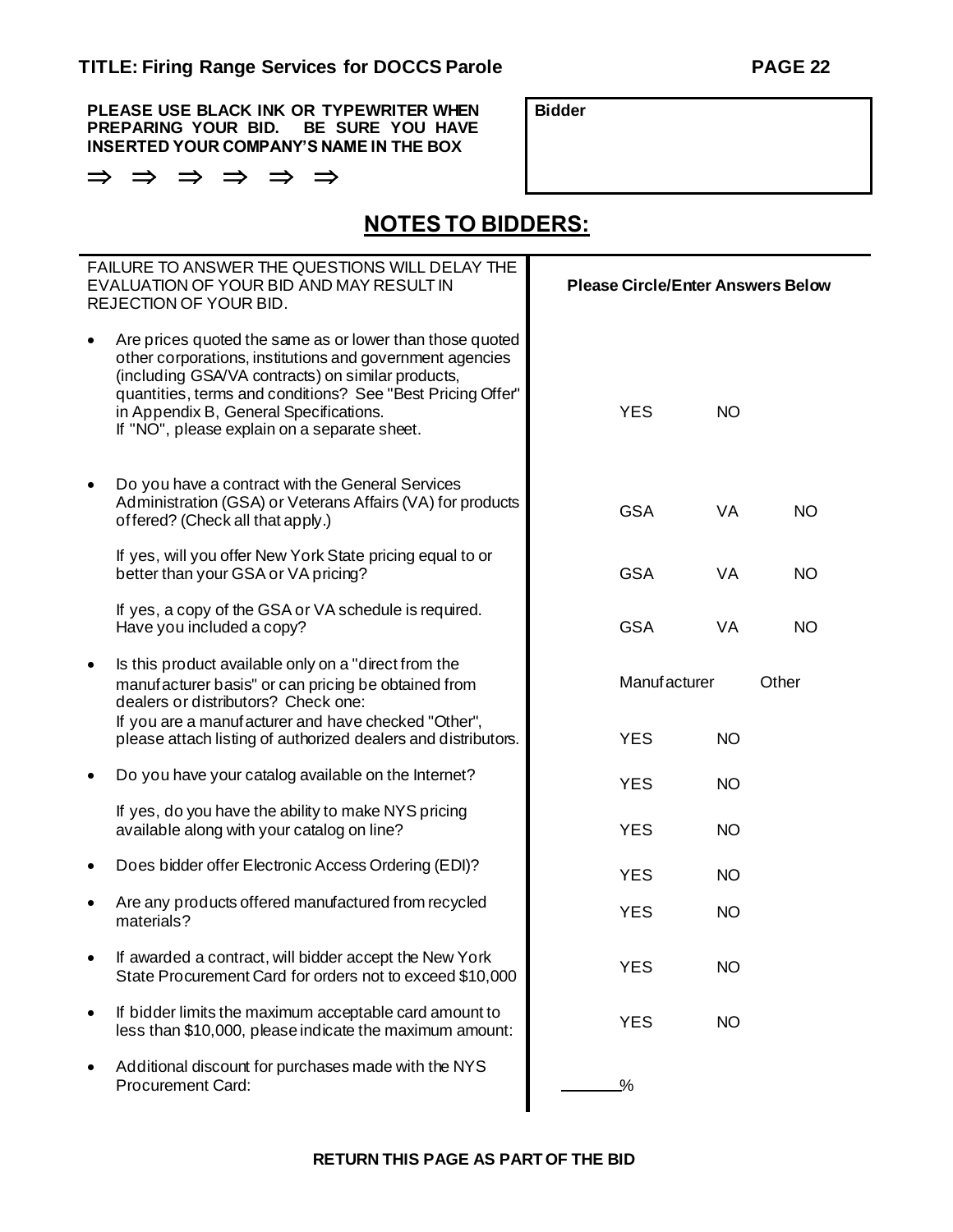|           | <b>TITLE: Firing Range Services for DOCCS Parole</b>                                                                                 |                                          | <b>PAGE 23</b> |
|-----------|--------------------------------------------------------------------------------------------------------------------------------------|------------------------------------------|----------------|
|           | PLEASE USE BLACK INK OR TYPEWRITER WHEN<br>PREPARING YOUR BID.<br>BE SURE YOU HAVE<br><b>INSERTED YOUR COMPANY'S NAME IN THE BOX</b> | <b>Bidder</b>                            |                |
|           |                                                                                                                                      |                                          |                |
|           | <b>NOTES TO BIDDERS: (Continued)</b>                                                                                                 | <b>Please Circle/Enter Answers Below</b> |                |
|           | Are any products offered remanufactured (restored to its<br>original performance standards and function)?                            | <b>YES</b>                               | <b>NO</b>      |
|           | Are any products offered Energy Star Compliant?<br>(If YES to any of the above, please attach specifics.)                            | <b>YES</b>                               | <b>NO</b>      |
| $\bullet$ | If awarded a contract, will bidder honor orders for less<br>than the minimum order?                                                  | <b>YES</b>                               | <b>NO</b>      |
|           | If YES, will shipping costs be added in accordance<br>with the "Minimum Order" clause?                                               | <b>YES</b>                               | <b>NO</b>      |
|           | <b>OR</b><br>If YES, will bidder ship at no additional cost?                                                                         | <b>YES</b>                               | <b>NO</b>      |
|           | Person or persons to contact for expediting<br>New York State contract orders:<br>Name:                                              |                                          |                |
|           | Title:                                                                                                                               |                                          |                |
|           | Telephone Number:                                                                                                                    |                                          |                |
|           | Toll Free Telephone Number:                                                                                                          |                                          |                |
|           | Fax Number:                                                                                                                          |                                          |                |
|           | Toll Free Fax Number:                                                                                                                |                                          |                |
|           | E-Mail Address:                                                                                                                      |                                          |                |
|           | Person or persons to contact in the event of an emergency<br>occurring after business hours or on weekend/holidays:                  |                                          |                |
|           | State Normal Business Hours (Specify M-F, Sat, Sun):                                                                                 |                                          |                |
|           | Name:                                                                                                                                |                                          |                |
|           | Title:                                                                                                                               |                                          |                |
|           | Telephone Number:                                                                                                                    |                                          |                |
|           | Fax Number:                                                                                                                          |                                          |                |
|           | Pager Number:                                                                                                                        |                                          |                |
|           | Cellular Telephone Number:                                                                                                           |                                          |                |
|           | E-Mail Address:                                                                                                                      |                                          |                |

**RETURN THIS PAGE AS PART OF THE BID**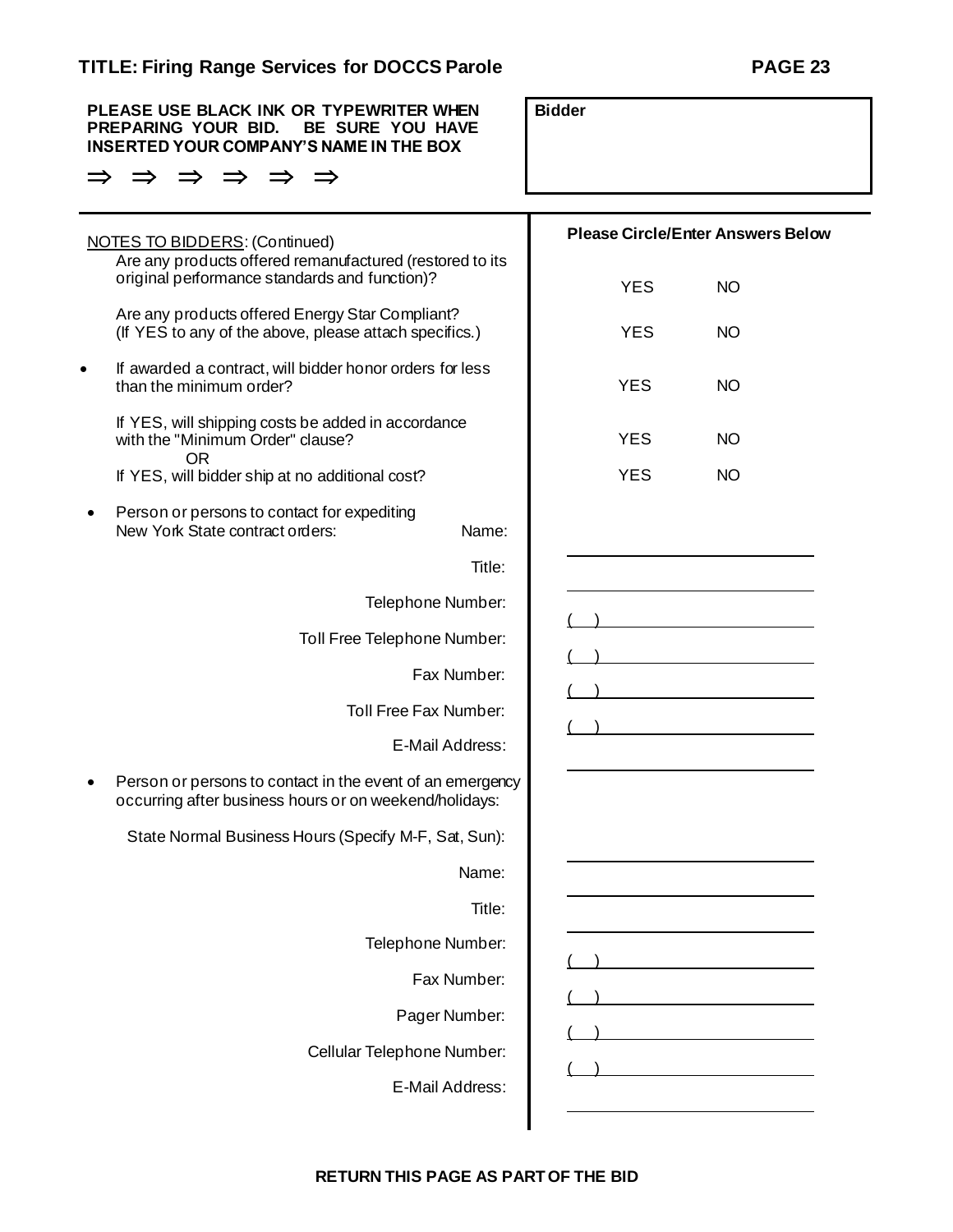| PLEASE USE BLACK INK OR TYPEWRITER WHEN<br>PREPARING YOUR BID.<br>BE SURE YOU HAVE<br><b>INSERTED YOUR COMPANY'S NAME IN THE BOX</b><br>$\Rightarrow$<br>$\Rightarrow$<br>$\Rightarrow$ | <b>Bidder</b>             |           |
|-----------------------------------------------------------------------------------------------------------------------------------------------------------------------------------------|---------------------------|-----------|
| <b>BIDDERS PLEASE ANSWER THE FOLLOWING</b>                                                                                                                                              |                           |           |
| QUESTIONS:                                                                                                                                                                              |                           |           |
| 1. Are you a New York State resident business?                                                                                                                                          | <b>YES</b>                | <b>NO</b> |
| Total number of people employed by your business:<br>2.                                                                                                                                 |                           |           |
| Total number of people employed by your business in<br>3.<br>New York State:                                                                                                            |                           |           |
| Is your business independently owned and operated?<br>4.                                                                                                                                | <b>YES</b>                | <b>NO</b> |
| PLACE OF MANUFACTURE OF PRODUCT(S) BID:<br>5.<br>(Indicate Yes or No for either A, B or C)                                                                                              |                           |           |
| A. All NYS Manufacture                                                                                                                                                                  | <b>YES</b>                | <b>NO</b> |
| B. All Manufactured outside NYS                                                                                                                                                         | <b>YES</b>                | <b>NO</b> |
| C. Manuf actured in NYS and Outside NYS<br>If yes to C above, Location (State) where more than                                                                                          | <b>YES</b>                | <b>NO</b> |
| half the value is added to the product(s) bid:                                                                                                                                          | State of                  |           |
| <b>BIDDER'S PRINCIPAL PLACE OF BUSINESS*:</b><br>6.                                                                                                                                     | State of ________________ |           |
| *"Principal Place of Business" is the location of the primary<br>control, direction and management of the enterprise.                                                                   |                           |           |
|                                                                                                                                                                                         |                           |           |
|                                                                                                                                                                                         |                           |           |
|                                                                                                                                                                                         |                           |           |
|                                                                                                                                                                                         |                           |           |
|                                                                                                                                                                                         |                           |           |
|                                                                                                                                                                                         |                           |           |
|                                                                                                                                                                                         |                           |           |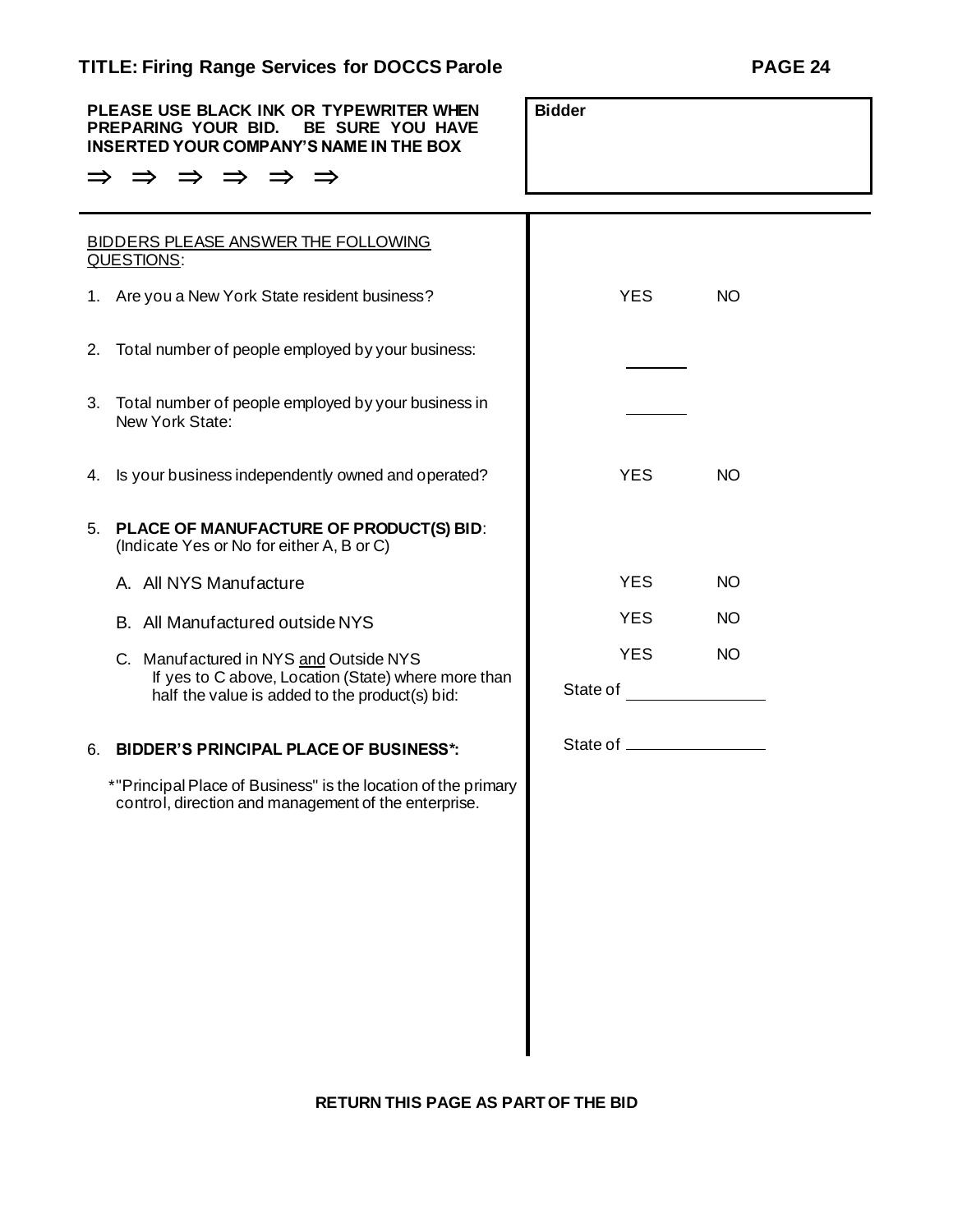**PLEASE USE BLACK INK OR TYPEWRITER WHEN PREPARING YOUR BID. BE SURE YOU HAVE INSERTED YOUR COMPANY'S NAME IN THE BOX**

**Bidder**

| <b>7. ENCOURAGING USE OF NEW YORK STATE</b> |
|---------------------------------------------|
| <b>BUSINESSES IN CONTRACT PERFORMANCE</b>   |

New York State businesses have a substantial presence in State Contracts and strongly contribute to the economies of the state and the nation. In recognition of their economic activity and leadership in doing business in New York State, Bidders/Proposers for this contract for commodities, services or technology are strongly encouraged and expected to consider New York State businesses in the fulfillment of the requirements of the Contract. Such partnering may be as subcontractors, suppliers, protégés or other supporting roles.

Bidders/Proposers need to be aware that all authorized users of this Contract will be strongly encouraged, to the maximum extent practical and consistent with legal requirements, to use responsible and responsive New York State businesses in purchasing commodities that are of equal quality and functionality and in utilizing services and technology. Furthermore, Bidders/Proposers are reminded that they must continue to utilize small, minority and women-owned businesses, consistent with current State law.

Utilizing New York State businesses in State Contracts will help create more private sector jobs, rebuild New York's infrastructure, and maximize economic activity to the mutual benefit of the Contractor and its New York State business partners. New York State businesses will promote the Contractor's optimal performance under the Contract, thereby fully benefiting the public-sector programs that are supported by associated procurements.

Public procurements can drive and improve the State's economic engine through promotion of the use of New York businesses by its Contractors. The State therefore expects Bidders/Proposers to provide maximum assistance to New York businesses in their use of the Contract. The potential participation by all kinds of New York businesses will deliver great value to the State and its taxpayers.

Bidders/Proposers can demonstrate their commitment to the use of New York State businesses by responding to the question below:

Will New York State Businesses be used in the performance of this Contract?

\_\_\_\_\_\_\_\_\_YES \_\_\_\_\_\_\_\_\_NO

If yes, identify New York State Business(es) that will be used: (Attach identifying information)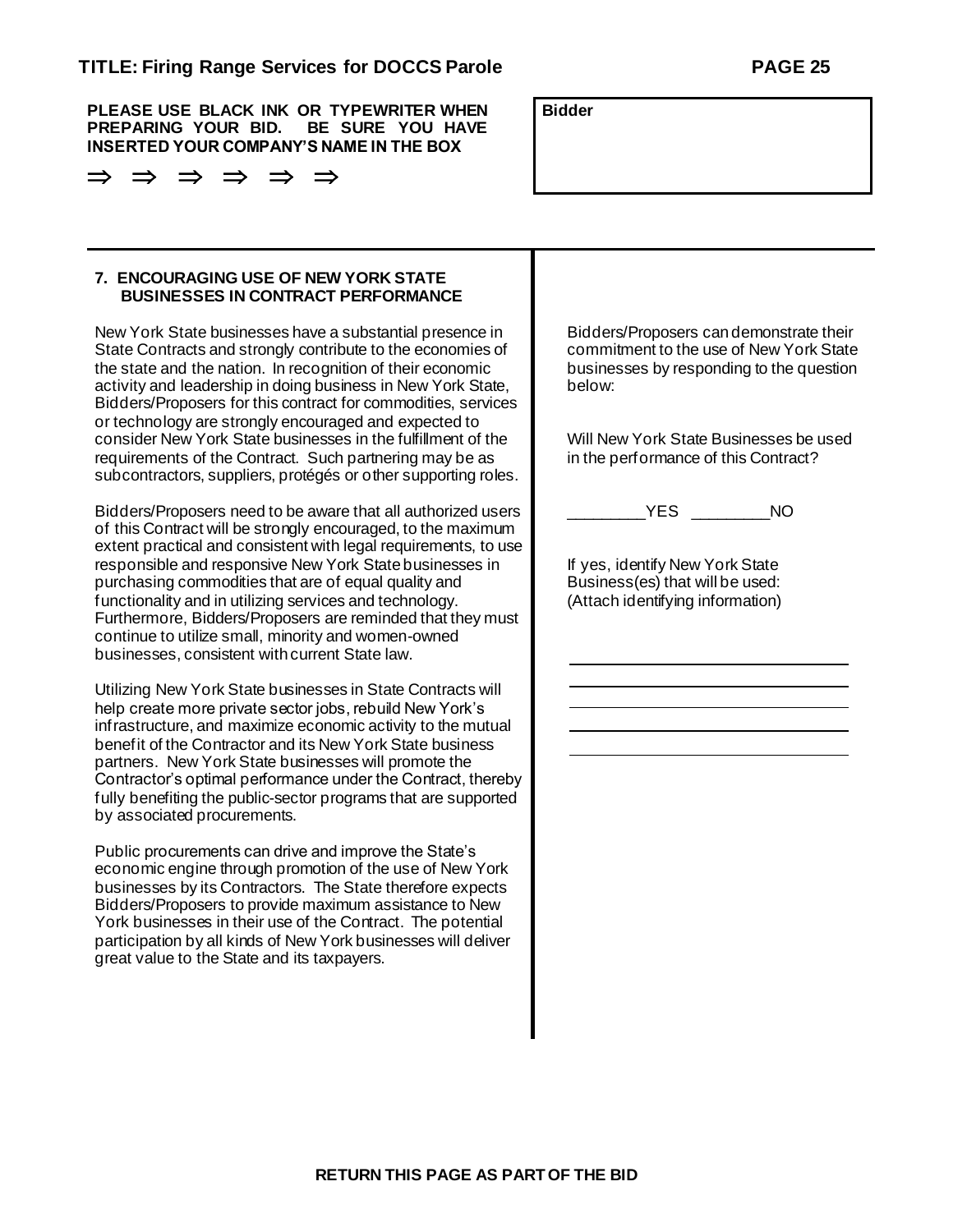## **PROCUREMENT LOBBYING CERTIFICATION**

By signing, the offerer/bidder affirms that it understands and agrees to comply with the NYS Office of General Services (OGS) procedures relative to permissible contacts, as required by State Finance Law §139-j and §139-k.

Procurement Lobbying information can be accessed at: <https://ogs.ny.gov/acpl/>

| Offerer affirms that it understands and agrees to comply with the procedures of the Government Entity relative to<br>permissible Contacts as required by State Finance Law §139-j (3) and §139-j (6) (b). |                                                                                                                                                                                                                                |           |     |
|-----------------------------------------------------------------------------------------------------------------------------------------------------------------------------------------------------------|--------------------------------------------------------------------------------------------------------------------------------------------------------------------------------------------------------------------------------|-----------|-----|
|                                                                                                                                                                                                           |                                                                                                                                                                                                                                |           |     |
|                                                                                                                                                                                                           |                                                                                                                                                                                                                                |           |     |
|                                                                                                                                                                                                           |                                                                                                                                                                                                                                |           |     |
|                                                                                                                                                                                                           |                                                                                                                                                                                                                                |           |     |
|                                                                                                                                                                                                           |                                                                                                                                                                                                                                |           |     |
|                                                                                                                                                                                                           |                                                                                                                                                                                                                                |           |     |
| Prior Non-Responsibility Determinations - State Finance Law §139-k                                                                                                                                        |                                                                                                                                                                                                                                |           |     |
| 1. Has any Government Entity made a finding of non-responsibility against this organization/company? No                                                                                                   |                                                                                                                                                                                                                                |           | Yes |
| 2. If yes, was the basis for the finding of non-responsibility due to a violation of SFL§139-j or<br>due to the intentional provision of false or incomplete information to a Government Entity?          |                                                                                                                                                                                                                                | <b>No</b> | Yes |
| 3. Has any Government Entity terminated or withheld a procurement contract with this<br>organization/company due to the intentional provision of false or incomplete information?<br>Yes                  |                                                                                                                                                                                                                                | <b>No</b> |     |
| If yes to any of the above questions, provide complete details on a separate page and attach.                                                                                                             |                                                                                                                                                                                                                                |           |     |
| <b>Offerer Certification:</b>                                                                                                                                                                             |                                                                                                                                                                                                                                |           |     |
| I certify that all information provided to the Governmental Entity with respect to State Finance Law §139-k is<br>complete, true and accurate.                                                            |                                                                                                                                                                                                                                |           |     |
|                                                                                                                                                                                                           | Date: Note: 2008 and 2008 and 2008 and 2008 and 2008 and 2008 and 2008 and 2008 and 2008 and 2008 and 2008 and 2008 and 2008 and 2008 and 2008 and 2008 and 2008 and 2008 and 2008 and 2008 and 2008 and 2008 and 2008 and 200 |           |     |
|                                                                                                                                                                                                           |                                                                                                                                                                                                                                |           |     |

### **Procurement Lobbying Termination**

DOCCS reserves the right to terminate this contract in the event it is found that the certification filed by the Offeror/bidder in accordance with New York State Finance Law §139-k was intentionally false or intentionally incomplete. Upon such finding, DOCCS may exercise its termination right by providing written notice to the Offeror/bidder in accordance with the written notification terms of the contract.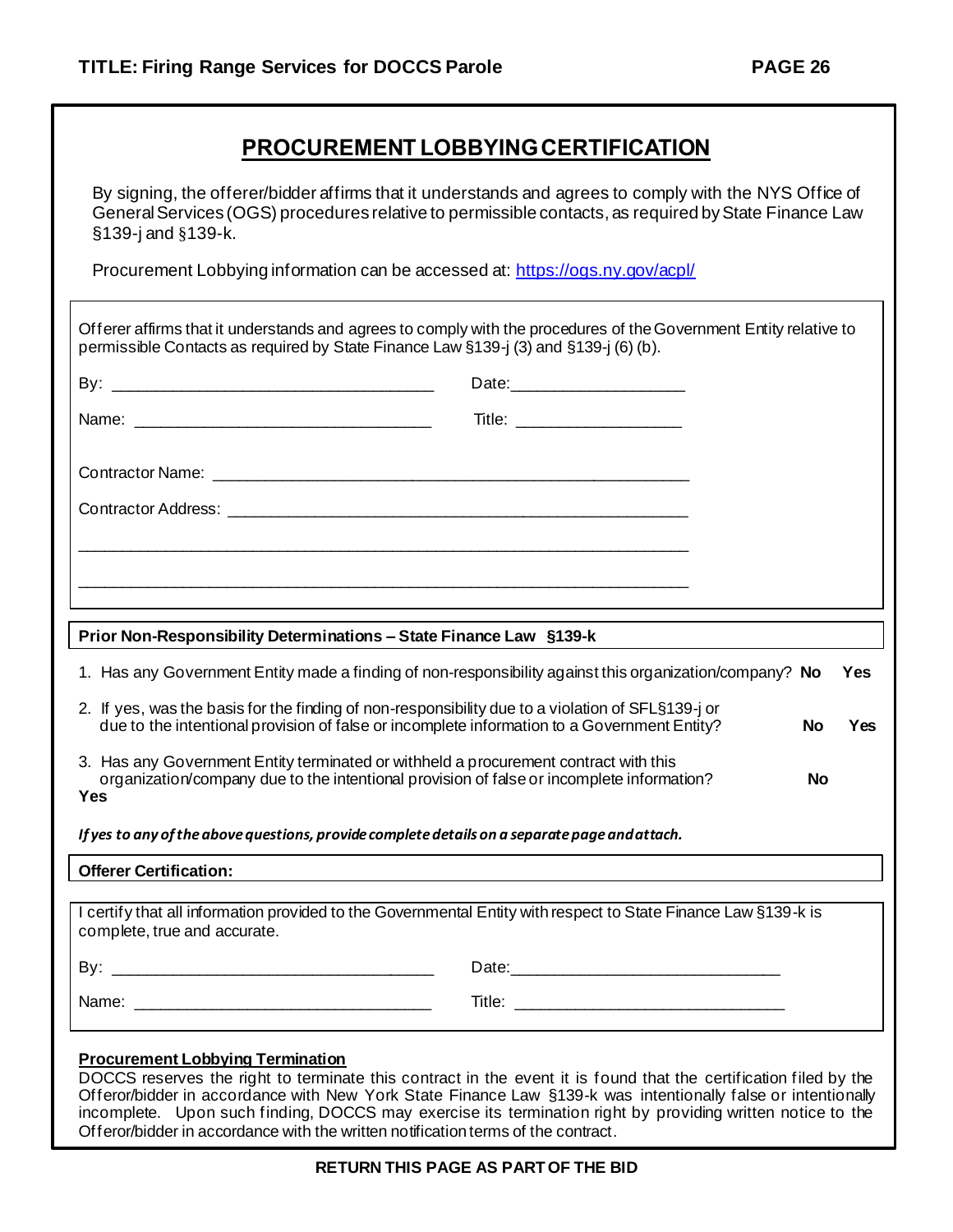## **NYS REQUIRED CERTIFICATIONS**

#### **EXECUTIVE ORDER NO. 177 CERTIFICATION**

The New York State Human Rights Law, Article 15 of the Executive Law, prohibits discrimination and harassment based on age, race, creed, color, national origin, sex, pregnancy or pregnancy-related conditions, sexual orientation, gender identity, disability, marital status, familial status, domestic violence victim status, prior arrest or conviction record, military status or predisposing genetic characteristics.

The Human Rights Law may also require reasonable accommodation for persons with disabilities and pregnancy-related conditions. A reasonable accommodation is an adjustment to a job or work environment that enables a person with a disability to perform the essential functions of a job in a reasonable manner. The Human Rights Law may also require reasonable accommodation in employment on the basis of Sabbath observance or religious practices.

Generally, the Human Rights Law applies to:

- all employers of four or more people, employment agencies, labor organizations and apprenticeship training programs in all instances of discrimination or harassment;
- employers with fewer than four employees in all cases involving sexual harassment; and,
- any employer of domestic workers in cases involving sexual harassment or harassment based on gender, race, religion or national origin.

In accordance with Executive Order No. 177, the Contractor hereby certifies that it does not have institutional policies or practices that fail to address the harassment and discrimination of individuals on the basis of their age, race, creed, color, national origin, sex, sexual orientation, gender identity, disability, marital status, military status, or other protected status under the Human Rights Law.

Executive Order No. 177 and this certification do not affect institutional policies or practices that are protected by existing law, including but not limited to the First Amendment of the United States Constitution, Article 1, Section 3 of the New York State Constitution, and Section 296 (11) of the New York State Human Rights Law.

#### **STATE FINANCE LAW § 139-L CERTIFICATION**

Contractor and each person signing on behalf of any Contractor certifies, and in the case of a joint bid each party thereto certifies as to its own organization, under penalty of perjury, that the Contractor has and has implemented a written policy addressing sexual harassment prevention in the workplace and provides annual sexual harassment prevention training to all of its employees. Such policy shall, at a minimum, meet the requirements of section two hundred one-g of the labor law.

If the Contractor cannot make the foregoing certification, such Contractor shall so state and shall furnish a signed statement that sets forth in detail the reasons that the Contractor cannot make the certification.

**By signing you certify your express authority to sign on behalf of yourself, your company, or other entity and full knowledge and acceptance of this Certification document and that all information provided is complete, true and accurate.**

| <b>Authorized Signature</b>               |              | <b>Date</b> |  |  |
|-------------------------------------------|--------------|-------------|--|--|
|                                           |              |             |  |  |
| <b>Print Name</b><br><b>Title</b>         |              |             |  |  |
|                                           |              |             |  |  |
| <b>Company Name</b>                       |              |             |  |  |
|                                           |              |             |  |  |
| D/B/A - Doing Business As (if applicable) |              |             |  |  |
|                                           |              |             |  |  |
| <b>Address</b>                            |              |             |  |  |
|                                           |              |             |  |  |
| <b>City</b>                               | <b>State</b> | Zip         |  |  |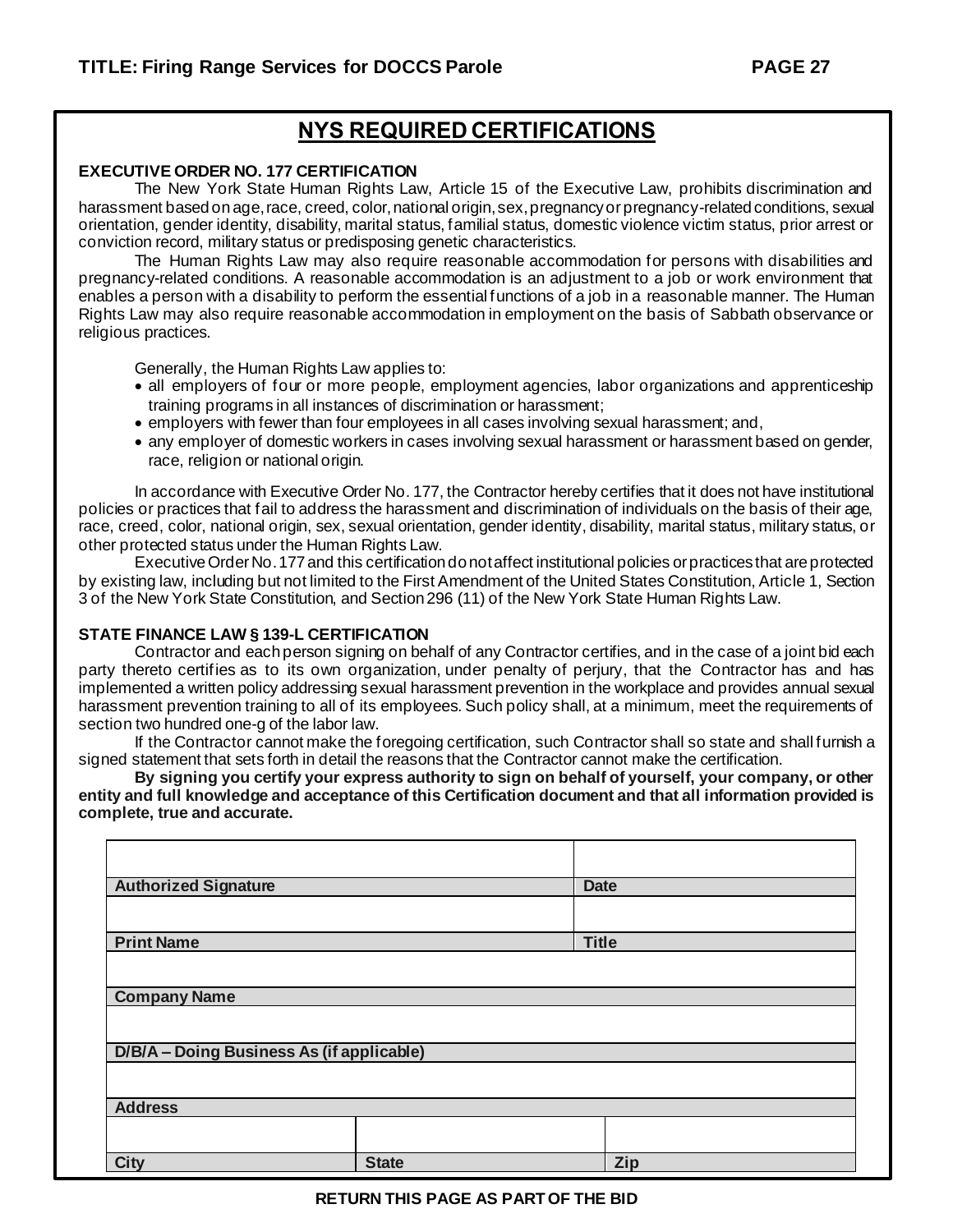### **Vendor Assurance of No Conflict of Interest or Detrimental Effect**

The Firm offering to provide commodities/services pursuant to this IFB, as a contractor, joint venture contractor, subcontractor, or consultant, attests that its performance of the services outlined in this solicitation does not and will not create a conflict of interest with nor position the Firm to breach any other contract currently in force with the State of New York.

Furthermore, the Firm attests that it will not act in any manner that is detrimental to any State project on which the Firm is rendering services. Specifically, the Firm attests that:

- 1. The fulfillment of obligations by the Firm, as proposed in the response, does not violate any existing contracts or agreements between the Firm and the State;
- 2. The fulfillment of obligations by the Firm, as proposed in the response, does not and will not create any conflict of interest, or perception thereof, with any current role or responsibility that the Firm has with regard to any existing contracts or agreements between the Firm and the State;
- 3. The fulfillment of the obligations by the Firm, as proposed in the response, does not and will not compromise the Firm's ability to carry out its obligations under any existing contracts between the Firm and the State;
- 4. The fulfillment of any other contractual obligations that the Firm has with the State will not affect or influence its ability to perform under any contract with the State resulting from this IFB;
- 5. During the negotiation and execution of any contract resulting from this IFB, the Firm will not knowingly take any action or make any decision which creates a potential for conflict of interest or might cause a detrimental impact to the State as a whole including, but not limited to, any action or decision to divert resources from one State project to another;
- 6. In fulfilling obligations under each of its State contracts, including any contract which results from this IFB, the Firm will act in accordance with the terms of each of its State contracts and will not knowingly take any action or make any decision which might cause a detrimental impact to the State as a whole including, but not limited to, any action or decision to divert recourses from one State project to another;
- 7. No former officer or employee of the State who is now employed by the Firm, nor any former officer or employee or the Firm who is now employed by the State, has played a role with regard to the administration of this contract procurement in a manner that may violate section 73(8)(a) of the State Ethics Law; and
- 8. The Firm has not and shall not offer to any employee, member or director of the State any gift, whether in the form of money, service, loan, travel, entertainment, hospitality, thing or promise, or in any other form, under circumstances in which it could reasonably be inferred that the gift was intended to influence said employee, member or director, or could reasonably be expected to influence said employed, member or director, in the performance of the official duty of said employee, member or director or was intended as a reward for any official action on the part of said employee, member or director.

Firms responding to this IFB should note that the State recognizes that conflicts may occur in the future because a Firm may have existing or new relationships. The State will review the nature of any such new relationships and reserves the right to terminate the contract for cause if, in its judgment, a real or potential conflict of interest cannot be cured.

Name, Title: We are a series of the series of the series of the series of the series of the series of the series of the series of the series of the series of the series of the series of the series of the series of the seri

Signature: Date: Development and the state of the state of the state of the Date:

This form must be signed by an authorized executive or legal representative.